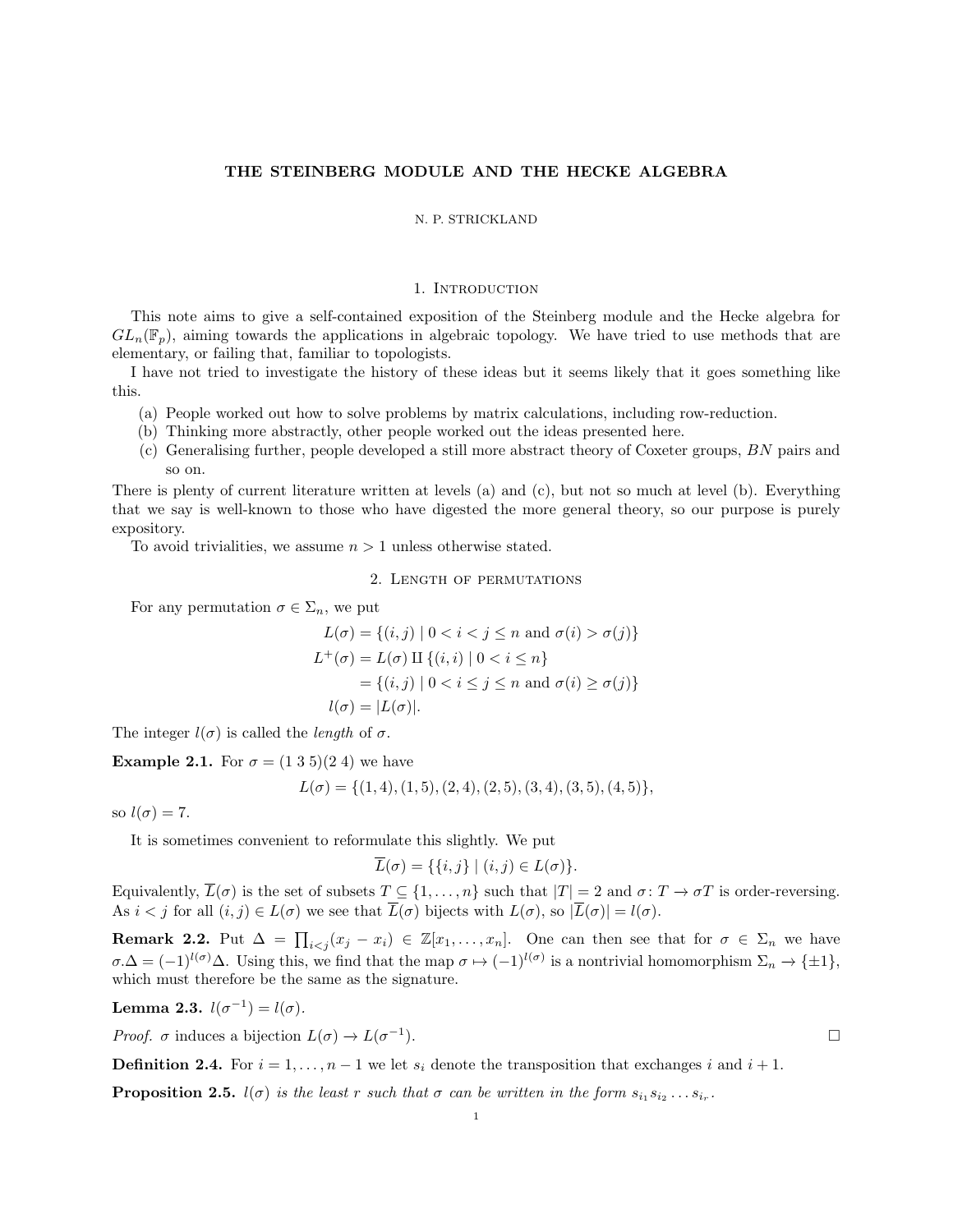<span id="page-1-1"></span>**Lemma 2.6.** For permutations  $\sigma, \tau \in \Sigma$  we have

$$
\overline{L}(\sigma\tau)=\overline{L}(\tau)\Delta\tau_*^{-1}\overline{L}(\sigma)
$$

(where  $A\Delta B$  is the symmetric difference,  $(A\cup B)\setminus (A\cap B)$ .)

*Proof.* Consider a pair of permutations  $\sigma$ ,  $\tau$ . The composite

$$
\{i,j\} \xrightarrow{\tau} \tau_*\{i,j\} = \{\tau(i),\tau(j)\} \xrightarrow{\sigma} \sigma_*\tau_*\{i,j\}
$$

is order-reversing iff precisely one of the two composed maps is order-reversing.

**Lemma 2.7.** If  $\sigma(k) < \sigma(k+1)$  then  $l(\sigma s_k) = l(\sigma) + 1$ , otherwise  $l(\sigma s_k) = l(\sigma) - 1$ .

*Proof.* Now take  $\tau = s_k$  in the previous lemma, so  $\overline{L}(\tau) = \{\{k, k+1\}\}\.$  It follows that  $l(\sigma s_k)$  is  $l(\sigma) - 1$  if  ${k, k+1} \in s_{k*}^{-1}\overline{L}(\sigma)$ , and  $l(\sigma) + 1$  otherwise. As  $s_{k*}{k, k+1} = {k, k+1}$  we have  ${k, k+1} \in s_{k*}^{-1}\overline{L}(\sigma)$  iff  ${k, k+1} \in L(\sigma)$  iff  $\sigma(k) > \sigma(k+1)$ , as required.

Proof of Proposition [2.5.](#page-0-0) If  $\sigma = s_{i_1} s_{i_2} \ldots s_{i_r}$ , then it is immediate from the lemma that  $l(\sigma) \leq r$ . Conversely, suppose we have  $l(\sigma) = r$ . If  $r = 0$  then  $\sigma$  is order-preserving and so must be the identity, which is compatible with the claim in the proposition. If  $r > 0$  then  $\sigma$  is not order-preserving, so there must exist k with  $\sigma(k+1) < \sigma(k)$ . The lemma tells us that  $l(\sigma s_k) = r-1$ . We may thus assume inductively that  $\sigma s_k = s_{i_1} s_{i_2} \dots s_{i_{r-1}}$  for some  $i_1, \dots, i_{r-1}$ . It follows that  $\sigma = s_{i_1} \dots s_{i_{r-1}} s_k$ , which is an expression of the required form.

**Definition 2.8.** Consider a word  $w = s_{i_1} s_{i_2} \dots s_{i_r}$  in the variables  $s_1, \dots, s_{n-1}$ . The corresponding permutation then has length at most  $r$ . If the length is precisely  $r$ , we say that  $w$  is reduced.

<span id="page-1-2"></span>**Definition 2.9.** We write  $\rho$  for the permutation  $\rho(i) = n+1-i$ , which satisfies  $\rho^2 = 1$ . Note that  $\rho(i) > \rho(j)$ iff  $i < j$ , so  $l(\rho) = n(n-1)/2$ .

**Definition 2.10.** For  $m \leq k$  we put  $t_m^k = s_m s_{m+1} \dots s_{k-1}$  (to be interpreted as the identity when  $m = k$ ). In cycle notation, this is

$$
t_m^k = (m, m+1, \ldots, k-1, k).
$$

<span id="page-1-0"></span>**Proposition 2.11.** For any  $\sigma \in \Sigma_n$  there is a unique sequence  $m_1, \ldots, m_n$  with  $1 \leq m_k \leq k$  and

$$
\sigma = t_{m_n}^n t_{m_{n-1}}^{n-1} \dots t_{m_2}^2 t_{m_1}^1
$$

Moreover, we have  $l(\sigma) = \sum_{k=1}^{n} (k - m_k)$ .

Proof. Put  $m_n = \sigma(n)$  and  $\tau = (t_{m_n}^n)^{-1}\sigma$ . Then  $\tau(n) = n$ , so  $\tau$  can be regarded as an element of  $\Sigma_{n-1}$ , so by induction we have

$$
\tau = t_{m_{n-1}}^{n-1} t_{m_{n-2}}^{n-2} \dots t_{m_2}^2 t_{m_1}^1
$$

for some  $m_{n-1}, \ldots, m_1$ , and  $l(\tau) = \sum_{k=1}^{n-1} (k - m_k)$ . It follows that

$$
\sigma = t_{m_n}^n \tau = t_{m_n}^n t_{m_{n-1}}^{n-1} \dots t_{m_2}^2 t_{m_1}^1.
$$

We also have

$$
\overline{L}(t^n_{m_n})=\{\{i,n\}\mid m_n\leq i
$$

so

$$
\tau_*^{-1}\overline{L}(t_{m_n}^n) = \{ \{\tau^{-1}(i), n\} \mid m_n \le i < n \},
$$

whereas  $\overline{L}(\tau)$  contains no pairs of the form  $\{i, n\}$ . Thus  $\overline{L}(\tau)$  and  $\tau_*^{-1}\overline{L}(t_{m_n}^n)$  are disjoint, and

$$
l(\sigma) = |\overline{L}(\tau)| + |\tau_*^{-1}\overline{L}(t_{m_n}^n)| = l(\tau) + (n - m_n) = \sum_{k=1}^n (k - m_k).
$$

.

**Definition 2.12.** Let  $\tilde{\Sigma}_n$  be the group freely generated by symbols  $s_1, \ldots, s_{n-1}$  subject to the relations  $s_i^2 = 1$  and  $s_i s_{i+1} s_i = s_{i+1} s_i s_{i+1}$  and  $s_i s_j = s_j s_i$  whenever  $|i - j| > 1$ . It is straightforward to check that the corresponding relations hold in  $\Sigma_n$ , so there is a canonical map  $\epsilon: \Sigma_n \to \Sigma_n$  sending  $s_i$  to  $s_i$ . We will use the notation  $t_m^k$  for the element  $s_m s_{m+1} \dots s_{k-1}$  in  $\tilde{\Sigma}_n$  as well as the corresponding element in  $\Sigma_n$ .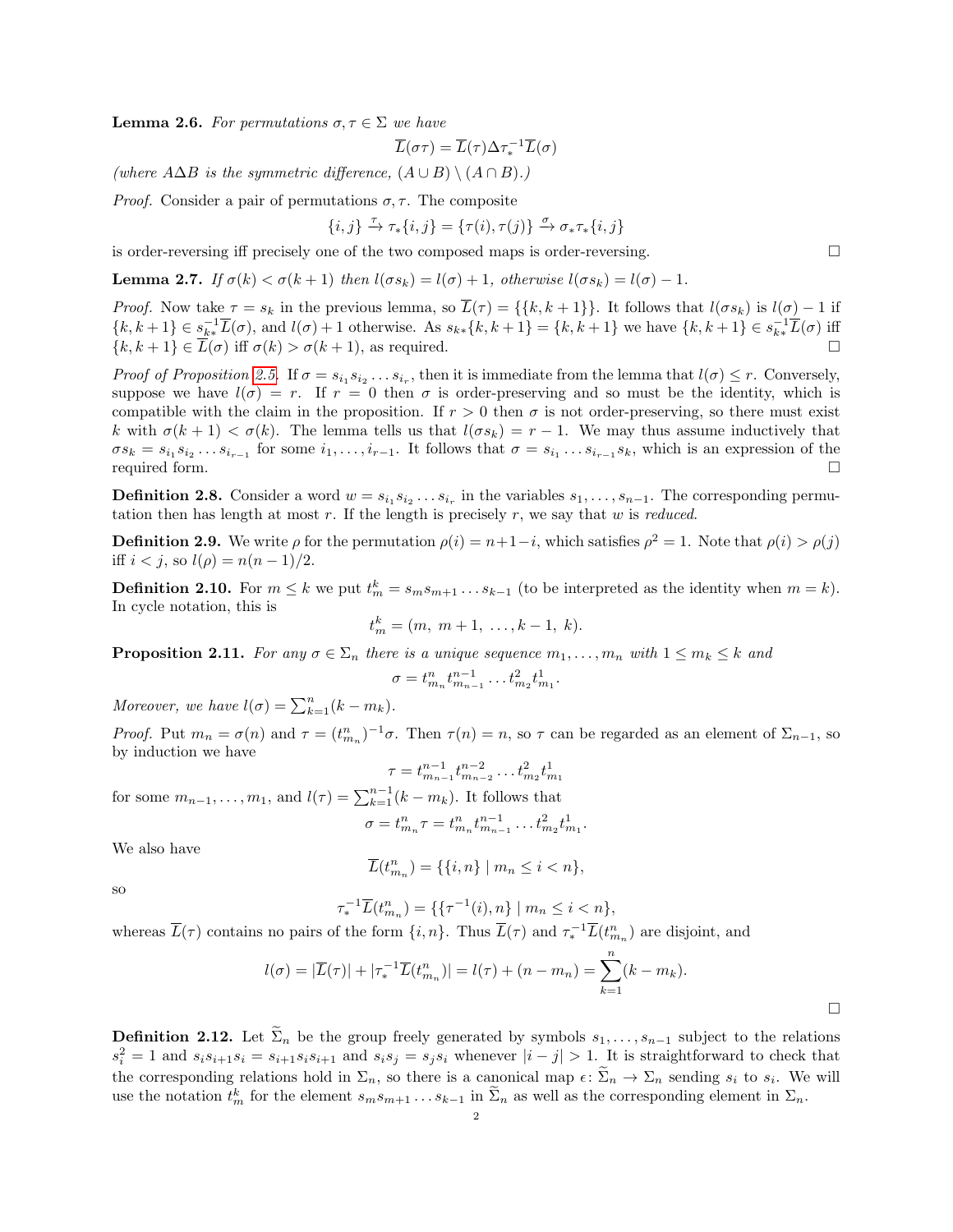**Proposition 2.13.** The map  $\epsilon: \widetilde{\Sigma}_n \to \Sigma_n$  is an isomorphism.

*Proof.* Let  $X_n \subseteq \widetilde{\Sigma}_n$  be the set of elements of the form  $t_{m_n}^n t_{m_{n-1}}^{n-1} \dots t_{m_1}^1$  with  $1 \leq m_k \leq k$ , so  $|X_n| \leq n!$ . We see from Proposition [2.11](#page-1-0) that  $\epsilon: X_n \to \Sigma_n$  is surjective, and hence bijective by a counting argument. It will therefore suffice to show that  $X_n = \tilde{\Sigma}_n$ . Note that  $X_n = \bigcup_{m=1}^n t_m^n X_{n-1}$ , and we may assume by induction that  $X_{n-1} = \Sigma_{n-1}$ , so  $X_n$  is closed under right multiplication by  $\widetilde{\Sigma}_{n-1}$ . As  $\widetilde{\Sigma}_n$  is generated by  $\widetilde{\Sigma}_{n-1}$  and  $s_{n-1}$ , it will suffice to show that  $X_n$  is closed under right multiplication by  $s_{n-1}$ . This can be deduced from Lemma [2.14](#page-2-0) below, after noting that  $s_{n-1}$  commutes with  $t_m^k$  for all  $k < n-1$ .

<span id="page-2-0"></span>**Lemma 2.14.** If  $k \leq n$  and  $l < n$  then in  $\tilde{\Sigma}_n$  we have

$$
t_k^n t_l^{n-1} s_{n-1} = t_k^n t_l^n = \begin{cases} t_{l+1}^n t_k^{n-1} & \text{for } k \le l \\ t_l^n t_{k-1}^{n-1} & \text{for } k > l. \end{cases}
$$

*Proof.* (a) It is immediate from the definitions that  $t_k^n t_l^{n-1} s_{n-1} = t_k^n t_l^n$ .

(b) We claim that for  $l < n$  we have  $(t_{l+1}^n)^{-1}t_l^n = t_l^{n-1}(t_l^n)^{-1}$ . We first give a proof for the case  $l = 5$ and  $n = 10$ , writing k instead of  $s_k$  for brevity, and e for the identity permutation.

| $(656 = 565)$                    |
|----------------------------------|
| $([5, 7] = [5, 8] = [5, 9] = e)$ |
| $(767 = 676)$                    |
| $([6, 8] = [6, 9] = e)$          |
| $(878 = 787)$                    |
| $([7, 9] = e)$                   |
| $(989 = 898)$                    |
|                                  |
|                                  |

This pattern can be converted to a formal proof as follows. The claim is clear when  $l = n - 1$ , so we can work by downwards induction on l. Consider the relation  $s_{l+1}s_ls_{l+1} = s_ls_{l+1}s_l$ . We multiply on the right by  $t_{l+2}^n$  and on the left by  $(t_{l+2}^n)^{-1}$ , noting that  $(t_{l+2}^n)^{-1} s_{l+1} = (t_{l+1}^n)^{-1}$  and  $s_l s_{l+1} t_{l+2}^n = t_l^n$ and that  $s_l$  commutes with  $t_{l+2}^n$ . This gives

$$
(t_{l+1}^n)^{-1}t_l^n = s_l(t_{l+2}^n)^{-1} s_{l+1}t_{l+2}^n s_l.
$$

We can use the relation  $s_{l+1}t_{l+2}^n = t_{l+1}^n$  and the induction hypothesis to convert the right hand side to  $s_l t_{l+1}^{n-1}(t_{l+1}^n)^{-1} s_l$ , and from the definitions, this is the same as  $t_l^{n-1}(t_l^n)^{-1}$ .

- (c) Now suppose that  $k \leq l$ . Note that  $t_k^m = t_k^l t_l^m$  and that  $t_k^l$  commutes with  $t_{l+1}^m$ . We can therefore multiply the identity in (b) on the left by  $t_k^l$  to get  $(t_{l+1}^n)^{-1}t_k^n = t_k^{n-1}(t_l^n)^{-1}$ . This can be rearranged to give the case  $k \leq l$  of the lemma.
- (d) Now suppose we have  $n \geq i > j$ . Take  $k = j$  and  $l = i 1$  in (c) to get  $(t_i^n)^{-1} t_j^n = t_j^{n-1} (t_{i-1}^n)^{-1}$ . From the definitions, the right hand side can be rewritten as  $t_j^n(t_{i-1}^{n-1})^{-1}$ , and the equation can then be rearranged to give  $t_i^n t_j^n = t_j^n t_{i-1}^{n-1}$ . Up to a change of notation, this is the same as the second case of the lemma.

 $\Box$ 

**Definition 2.15.** Let  $W_r$  be the set of words of length r in letters  $s_1, \ldots, s_n$ , and put  $W = \coprod_r W_r$ , which is the free monoid generated by  $s_1, \ldots, s_n$ . Let  $\sim_r$  be the equivalence relation on  $W_r$  generated by the following rules:

- $us_i s_j v \sim u s_j s_i v$  if  $|i j| > 1$
- $us_i s_j s_i v = us_j s_i s_j v$  if  $|i j| = 1$ .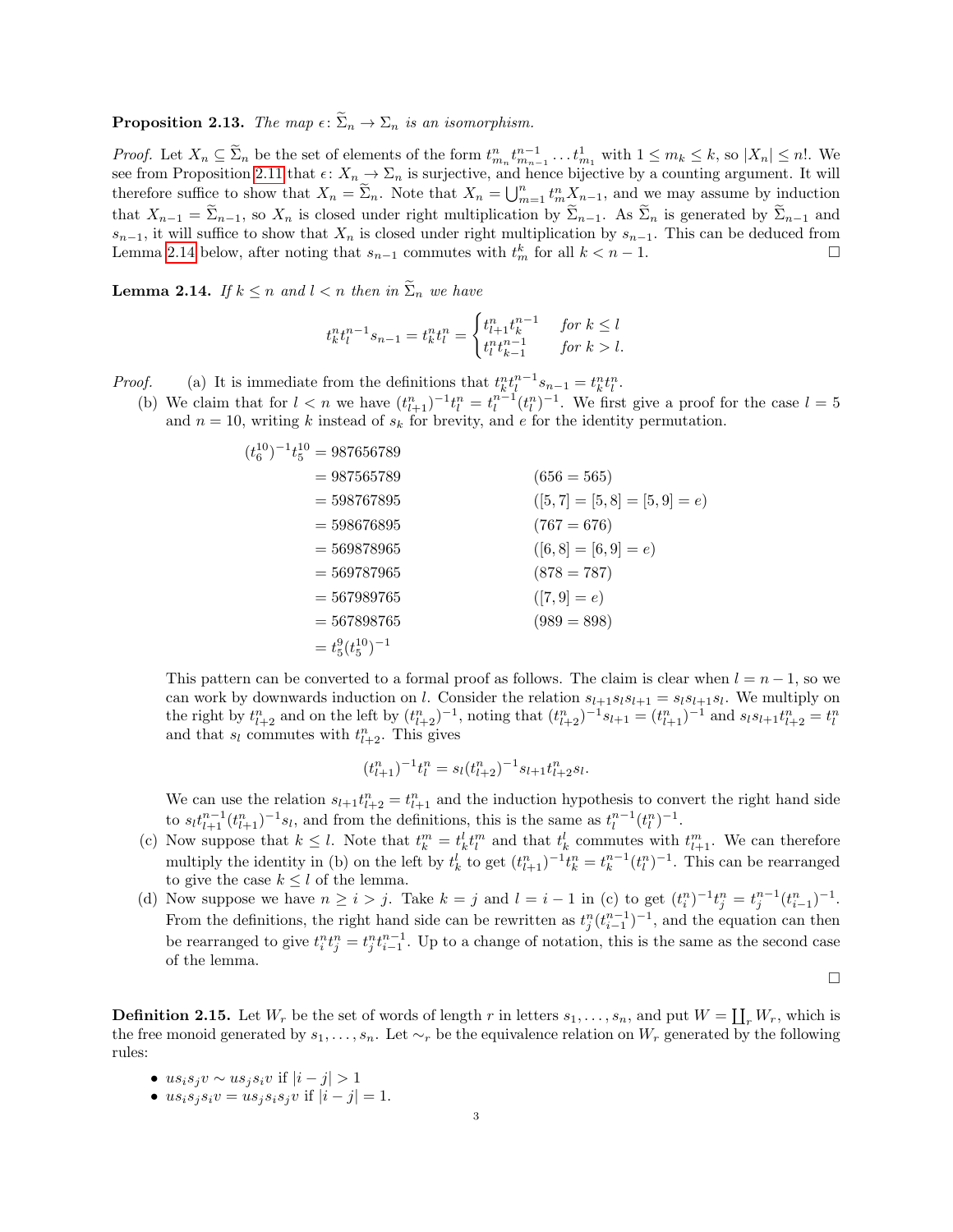Put  $M_r = W_r / \sim_r$  and  $M = \coprod_r M_r$ , so M is the quotient monoid of W by the relations  $s_i s_j = s_j s_i$  (for  $|i - j| > 1$  and  $s_i s_j s_i = s_j s_i s_j$  (for  $|i - j| = 1$ ). We then have

$$
\Sigma = M/\langle s_i^2 = 1 \mid i = 1, \dots, n-1 \rangle
$$

Let



be the obvious projection maps. Recall that a word  $w = s_{p_1} \cdots s_{p_r} \in W$  is reduced iff  $l(\pi(w)) = r$ . We write  $R_r$  for the set of reduced words of length r, and put  $R = \coprod_r R_r$ . Note that if  $u \in R_r$  and  $v \in W_r$  and  $u \sim_r v$ then  $v \in R_r$ .

<span id="page-3-0"></span>**Theorem 2.16.** Let  $u, v \in R_r$  be such that  $\pi(u) = \pi(v)$ ; then  $u \sim_r v$  (or equivalently  $\pi'(u) = \pi'(v)$ ).

The proof will be given after some preliminaries.

**Definition 2.17.** Given  $\sigma, \tau \in \Sigma$ , we say that  $\sigma$  could end with  $\tau$  if the following equivalent conditions are satisfied:

- (a) There exists  $\rho \in \Sigma$  such that  $\sigma = \rho \tau$  and  $l(\sigma) = l(\rho) + l(\tau)$ .
- (b)  $l(\sigma\tau^{-1}) = l(\sigma) l(\tau)$ .
- (c) There are reduced words u, v such that  $\pi(v) = \tau$  and  $\pi(uv) = \sigma$ .
- (d)  $\overline{L}(\tau) \subset \overline{L}(\sigma)$ .

(It is straightforward to check that (a) to (c) are equivalent, and it follows from Lemma [2.6](#page-1-1) that (a) is equivalent to (d).)

<span id="page-3-1"></span>**Lemma 2.18.** Suppose that  $\sigma \in \Sigma$  and that  $\sigma$  could end with  $s_i$ , and also  $\sigma$  could end with  $s_j$ , where  $j \neq i$ .

- (a) If  $|i j| > 1$  then  $\sigma$  could end with  $s_i s_j = s_j s_i$ .
- (b) If  $|i j| = 1$  then  $\sigma$  could end with  $s_i s_j s_i = s_j s_i s_j$ .

Proof. As  $\sigma$  could end with  $s_i$  we have  $\overline{L}(s_i) = \{\{i, i+1\}\}\subseteq \overline{L}(\sigma)$ , so  $\sigma(i) > \sigma(i+1)$ . Similarly  $\sigma(j) > \sigma(j+1)$ . If  $|i-j| > 1$  one checks that  $\overline{L}(s_i s_j) = \{\{i, i+1\}, \{j, j+1\}\}\,$  so  $\sigma$  could end with  $s_i s_j$ . Suppose instead that  $|i - j| = 1$ ; we may assume without loss that  $j = i + 1$ . We have  $\sigma(i) > \sigma(i + 1) = \sigma(j) > \sigma(j + 1)$ , so

$$
\{\{i, i+1\}, \{i+1, i+2\}, \{i, i+2\}\} \subseteq \overline{L}(\sigma).
$$

The permutation  $\tau = s_i s_j s_i = s_j s_i s_j$  is then the 3-cycle  $(i, i + 1, i + 2)$ , so  $\overline{L}(\tau) = \{\{i, i + 1\}, \{i + 1, i + 2\}, \{i + 1, i + 2\}, \{i + 1, i + 2\}\}$  $2\}, \{i, i+2\}\},\$  so  $\sigma$  could end with  $\tau$ , as claimed.

*Proof.* Proof of Theorem [2.16](#page-3-0) We work by induction on r, noting that the cases  $r = 0$  and  $r = 1$  are easy. We may thus suppose that  $r > 1$  and that  $u = xs_i$ ,  $v = ys_j$  for some  $x, y \in R_{r-1}$  and  $i, j \in \{1, ..., n-1\}$ . Put

$$
\sigma = \pi(u) = \pi(v) = \pi(x)s_i = \pi(y)s_j.
$$

If  $i = j$  we see that  $\pi(x) = \pi(y)$ , so  $x \sim y$  by the induction hypothesis, so  $u = xs_i \sim ys_i = ys_j = v$  as required. If  $|i-j|=1$  we see from Lemma [2.18](#page-3-1) that there exists  $z \in R_{r-3}$  with  $\sigma = \pi(z s_i s_j s_i) = \pi(z s_i s_i s_j)$ . The  $i = j$  case now tells us that  $u = xs_i \sim zs_i s_i s_i$  and  $zs_j s_i s_j \sim ys_j = v$ , and from the definitions we have  $zs_i s_j s_i \sim zs_j s_i s_j$  so  $u = v$ . A very similar argument works when  $|i - j| > 1$ . □

### 3. Standard notation

In some parts of our exposition, it will be convenient to work with an arbitrary finite-dimensional vector space W over  $\mathbb{F}_p$ . In others, it will be convenient to take  $W = \mathbb{F}_p^{\,n}$ . In that context, we let  $e_1, \ldots, e_n$  be the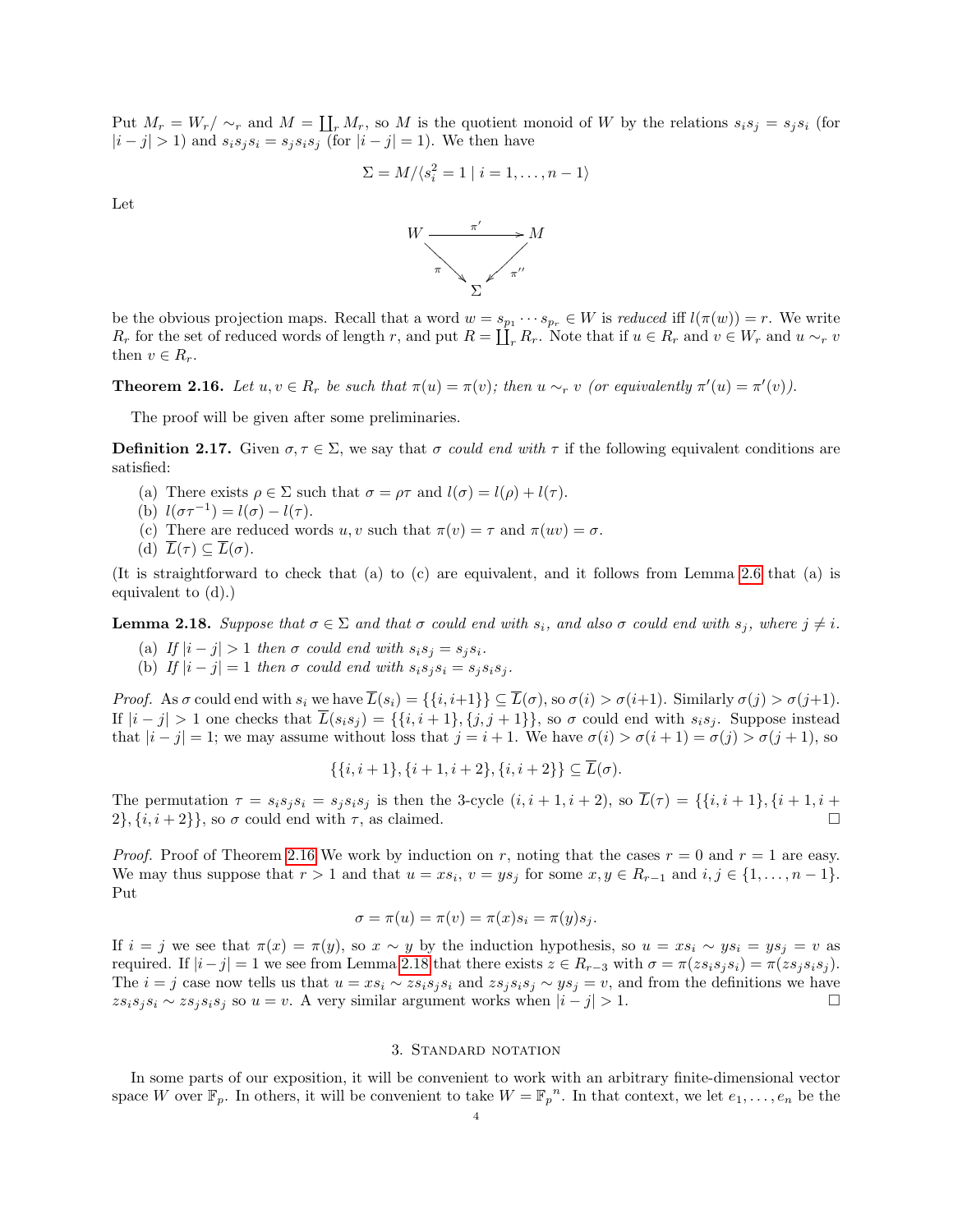standard basis, and put  $E_i = \mathbb{F}_p\{e_1, \ldots, e_i\}$ . We let  $G = GL_n(\mathbb{F}_p)$  be the automorphism group of  $\mathbb{F}_p^{\,n}$ , and put

$$
T = \{ g \in G \mid ge_i \in \mathbb{F}_p e_i \text{for all } i \}
$$
  
= {invertible diagonal matrices }  

$$
B = \{ g \in G \mid gE_i = E_i \text{ for all } i \}
$$
  
= {invertible upper triangular matrices} 
$$
U = \{ g \in B \mid ge_i = e_i \pmod{E_{i-1}} \}
$$
  
= {upper unitriangular matrices}.

Given  $g \in G$  we let  $g_{ij}$  denote the element in the *i*'th row and *j*'th column of the corresponding matrix. If  $n = 3$ , a typical element of G then has the form

$$
\left[ \begin{smallmatrix} g_{11} & g_{12} & g_{13} \\ g_{21} & g_{22} & g_{23} \\ g_{31} & g_{32} & g_{33} \end{smallmatrix} \right]
$$

With this convention, we have  $(gh)_{ik} = \sum_j g_{ij}h_{jk}$  and  $g.e_j = \sum_i g_{ij}e_i$  and  $(g.x)_i = \sum_j g_{ij}x_j$ . Moreover, we have

$$
T = \{ g \in G \mid g_{ij} = 0 \text{ whenever } i \neq j \}
$$
  
\n
$$
B = \{ g \in G \mid g_{ij} = 0 \text{ whenever } i > j \}
$$
  
\n
$$
U = \{ g \in B \mid g_{ii} = 1 \text{ for all } i \}.
$$

We regard  $\Sigma_n$  as a subgroup of G in the usual way, so  $\sigma.e_i = e_{\sigma(i)}$  and  $(\sigma.x)_i = x_{\sigma^{-1}(i)}$ . The corresponding matrix elements are  $\sigma_{ij} = \delta_{i,\sigma(j)}$ . Note that B fits in a split extension  $U \to B \to T$ , and we have

$$
|T| = (p - 1)^n
$$
  
\n
$$
|U| = p^{n(n-1)/2}
$$
  
\n
$$
|B| = (p - 1)^n p^{n(n-1)/2}
$$

#### 4. Jordan permutations

.

.

<span id="page-4-0"></span>Let W be a vector space of dimension n over  $\mathbb{F}_p$ . We write Flag(W) for the set of complete flags  $\underline{U} = (U_0 < U_1 < \ldots < U_n = W)$  (where necessarily  $\dim(U_i) = i$  for all i). Now suppose we have two flags  $\underline{U}, \underline{V} \in \text{Flag}(W)$ . For  $0 < i, j \leq n$  we put

$$
Q_{ij} = \frac{U_i \cap V_j}{(U_{i-1} \cap V_j) + (U_i \cap V_{j-1})}
$$

One checks that the natural map from this to

$$
\frac{U_{i-1} + (U_i \cap V_j)}{U_{i-1} + (U_i \cap V_{j-1})}
$$

is an isomorphism. Thus, the groups  $Q_{i,1}, \ldots, Q_{i,n}$  are the quotients in the filtration of the one-dimensional space  $U_i/U_{i-1}$  by the groups  $(U_{i-1} + (U_i \cap V_j))/U_{i-1}$ . It follows that for each i there is a unique index  $j = \sigma(i)$  such that  $Q_{i,\sigma(i)} \neq 0$ . Similarly, for each j, there is a unique  $i = \tau(j)$  such that  $Q_{\tau(j),j} \neq 0$ . It follows that  $\sigma$  and  $\tau$  are inverse to each other, so both lie in  $\Sigma_n$ . We write  $\delta(\underline{U},\underline{V})$  for  $\sigma$ , and note that  $\delta(\underline{V}, \underline{U}) = \delta(\underline{U}, \underline{V})^{-1}.$ 

**Example 4.1.** We claim that  $\delta(\sigma \underline{E}, \underline{E}) = \sigma$ . This is more or less clear except perhaps for the fact that it is  $\sigma$  and not  $\sigma^{-1}$ . To check this we put

$$
U_i = \sigma E_i = \text{span}\{e_{\sigma(1)}, \dots, e_{\sigma(i)}\} = \text{span}\{e_k \mid \sigma^{-1}(k) \leq i\}
$$

and  $V_j = E_j = \text{span}\{e_1, \ldots, e_j\}$ , and we consider the quotients

$$
Q_{ij} = \frac{U_i \cap V_j}{(U_{i-1} \cap V_j) + (U_i \cap V_{j-1})}
$$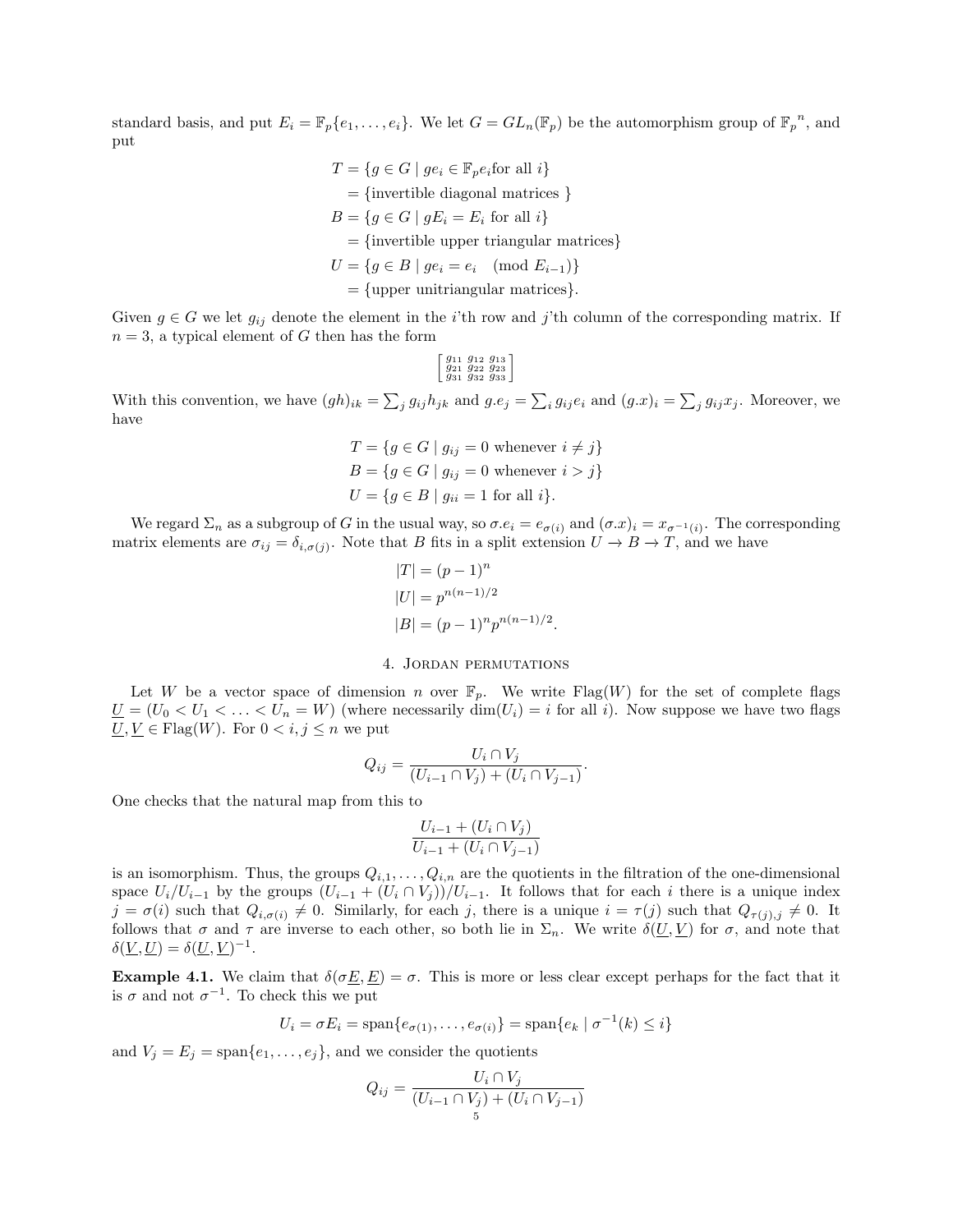Put  $A_i = \{e_k \mid \sigma^{-1}(k) \leq i\}$  and  $B_j = \{e_k \mid k \leq j\}$ . Then  $A_i \cap B_j$  is a basis for  $U_i \cap V_j$ , so the set  $C_{ij} = (A_i \cap B_j) \setminus ((A_{i-1} \cap B_j) \cup (A_i \cap B_{j-1}))$ 

is a basis for  $Q_{ij}$ . However, we have

$$
C_{ij} = (A_i \setminus A_{i-1}) \cap (B_j \setminus B_{j-1}) = \{e_{\sigma(i)}\} \cap \{e_j\},\
$$

so  $Q_{ij} = 0$  unless  $j = \sigma(i)$ .

<span id="page-5-1"></span>**Example 4.2.** Take  $W = \mathbb{F}_p^5$ . Given elements  $a, \ldots, g \in \mathbb{F}_p$ , put

$$
u_1 = \begin{bmatrix} a \\ b \\ c \\ d \\ 1 \end{bmatrix} \qquad u_2 = \begin{bmatrix} e \\ f \\ g \\ 1 \\ 0 \end{bmatrix} \qquad u_3 = \begin{bmatrix} 1 \\ 0 \\ 0 \\ 0 \\ 0 \end{bmatrix} \qquad u_4 = \begin{bmatrix} 0 \\ 1 \\ 0 \\ 0 \\ 0 \end{bmatrix} \qquad u_5 = \begin{bmatrix} 0 \\ 0 \\ 1 \\ 0 \\ 0 \end{bmatrix}.
$$

Then  $Q_{15}$  is spanned by  $u_1$ ,  $Q_{24}$  is spanned by  $u_2$ ,  $Q_{31}$  is spanned by  $u_3$ ,  $Q_{42}$  is spanned by  $u_4$ ,  $Q_{53}$  is spanned by  $u_5$ , and all other  $Q_{ij}$ 's are zero. It follows that  $\delta(\underline{U}, \underline{E}) = (1\ 5\ 3)(2\ 4)$ .

**Remark 4.3.** As the definition of  $\delta(\underline{U}, \underline{V})$  is completely natural, we have  $\delta(g\underline{U}, g\underline{V}) = \delta(\underline{U}, \underline{V})$  for all  $\underline{U}, \underline{V} \in \text{Flag}(W)$  and  $g \in \text{Aut}(W)$ .

Remark 4.4. It is not true in general that

$$
\delta(\underline{T}, \underline{V}) = \delta(\underline{T}, \underline{U})\delta(\underline{U}, \underline{V}).
$$

Indeed, if  $n = 2$  then Flag(V) is natually identified with the set PV of one-dimensional subspaces of V. If we let  $\rho$  be the nontrivial element of  $\Sigma_2$ , then  $\delta(L, L) = 1$ , and  $\delta(L, M) = \rho$  whenever  $L \neq M$ . It follows that if  $L, M$  and  $N$  are all distinct, then

$$
\delta(L, N) \neq \delta(L, M)\delta(M, N).
$$

We now consider the cases where  $\delta(\underline{U}, \underline{V})$  is the identity or one of the adjacent transpositions  $s_i$ . These could also be extracted from the more general theory in the next section but it is instructive to treat them directly.

<span id="page-5-0"></span>**Lemma 4.5.** Suppose we have flags  $\underline{U}, \underline{V}$  with  $\delta(\underline{U}, \underline{V}) = \sigma$ . If  $U_{i-1} = V_{i-1}$  then  $\sigma(i) = i$  iff  $U_i = V_i$ .

*Proof.* Put  $A = U_{i-1} = V_{i-1}$ , so dim(A) = i – 1. We have  $U_{i-1} \cap V_i = V_{i-1} \cap V_i = V_{i-1} = A$  and similarly  $U_i \cap V_{i-1} = A$  so  $Q_{ii} = (U_i \cap V_i)/A$ . Thus  $\sigma(i) = i$  iff  $Q_{ii} \neq 0$  iff  $U_i \cap V_i > A$ . As  $U_i$  and  $V_i$  have dimension i and A has dimension  $i - 1$ , we have  $U_i \cap V_i > A$  iff  $U_i = V_i$ . .

Corollary 4.6. If  $\delta(U, V) = 1$  then  $U = V$ .

<span id="page-5-2"></span>**Proposition 4.7.** We have  $\delta(\underline{U}, \underline{V}) = s_i$  iff  $U_j = V_j$  for all  $j \neq i$  but  $U_i \neq V_i$ .

*Proof.* Suppose that  $\delta(\underline{U}, \underline{V}) = s_i$ . Lemma [4.5](#page-5-0) tells us that  $U_j = V_j$  for  $j < i$ , but  $U_i \neq V_i$ . Put  $A =$  $U_{i-1} = V_{i-1}$ . As  $U_i \neq V_i$  we see that  $U_i \cap V_i$  must be strictly smaller than  $U_i$ , but it contains A, which has codimension one in  $U_i$ , so  $U_i \cap V_i = A$ . Using this we find that  $Q_{i,i+1} = (U_i \cap V_{i+1})/A$ . As  $\delta(\underline{U}, \underline{V}) = s_i$  we have  $Q_{i,i+1} \neq 0$ , so  $\dim(U_i \cap V_{i+1}) \geq \dim(A) + 1 = i$ , but  $\dim(U_i) = i$  so  $U_i \cap V_{i+1} = U_i$ , so  $U_i < V_{i+1}$ . Of course we also  $V_i < V_{i+1}$  and

$$
\dim(U_i + V_i) = \dim(U_i) + \dim(V_i) - \dim(U_i \cap V_i) = i + i - (i - 1) = i + 1 = \dim(V_{i+1}),
$$

so  $V_{i+1} = U_i + V_i$ . Symmetrically, we have  $U_{i+1} = U_i + V_i$ . For  $j > i+1$  we have  $s_i(j) = j$ , so we can use Lemma [4.5](#page-5-0) to show that  $U_j = V_j$  for all such j.

We leave the converse to the reader.  $\Box$ 

5. Schubert cells

Given a flag 
$$
\underline{V} \in \text{Flag}(W)
$$
 and a permutation  $\sigma \in \Sigma_n$  we put

$$
Y = Y(\sigma, \underline{V}) = \{ \underline{U} \mid \delta(\underline{U}, \underline{V}) = \sigma \} \subset \text{Flag}(W).
$$

We write  $Y(\sigma)$  for  $Y(\sigma, \underline{E}) \subset \mathrm{Flag}(\mathbb{F}_p^{\ n})$ . We also put

$$
X = X(\sigma) = U \cap U^{(\sigma \rho)^{-1}},
$$

where  $\rho(i) = n + 1 - i$  as in Definition [2.9.](#page-1-2)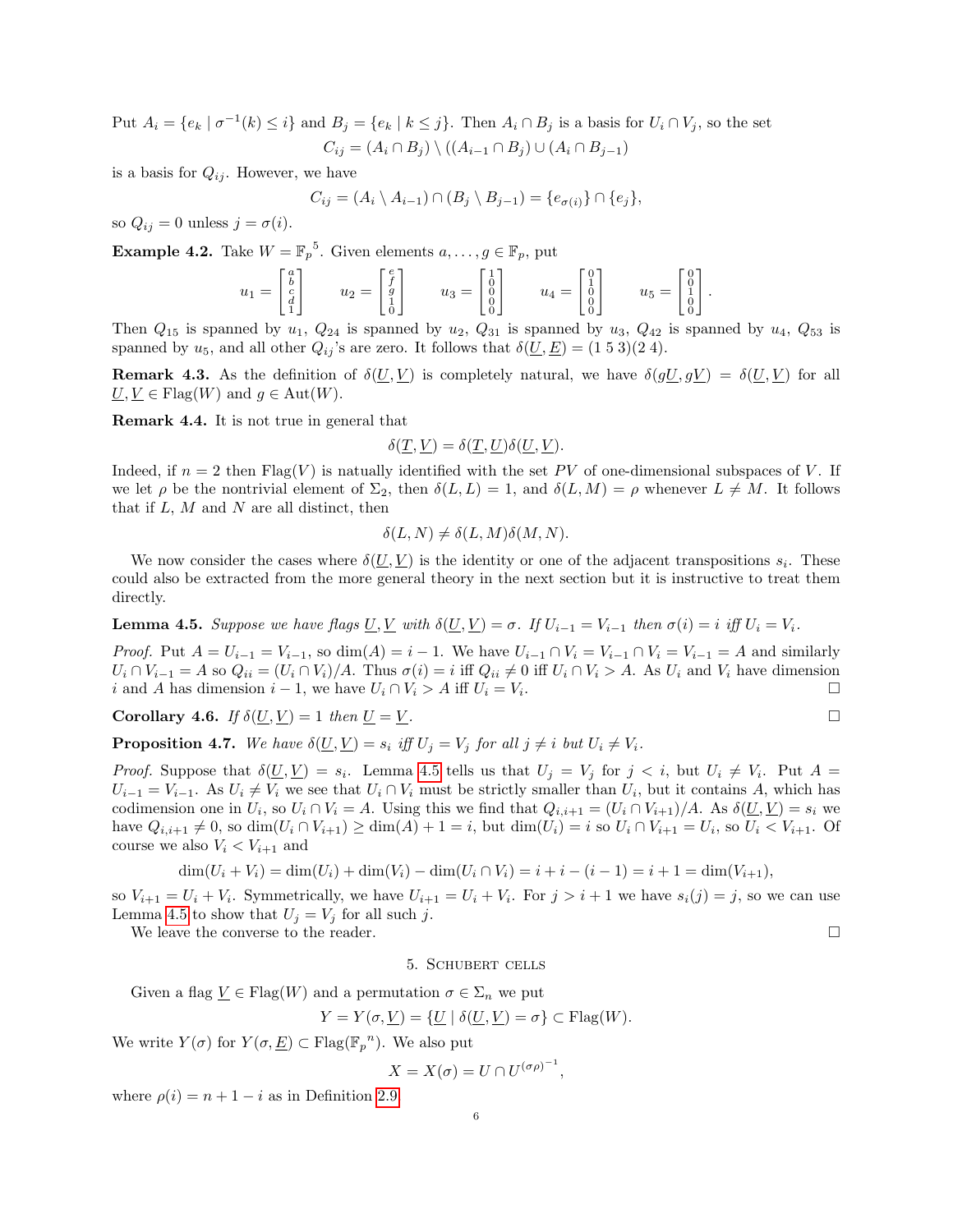**Lemma 5.1.** A matrix  $g = (g_{ij})_{i,j=1}^n \in M_n(\mathbb{F}_p)$  lies in  $X(\sigma)$  iff we have

$$
g_{ij} = \begin{cases} 1 & \text{if } i = j \\ arbitrary & \text{if } (i, j) \in L(\sigma^{-1}) \\ 0 & \text{otherwise.} \end{cases}
$$

In particular, we have  $|X(\sigma)| = p^{l(\sigma)}$ .

*Proof.* We have  $g \in U$  iff  $g_{ii} = 1$ , and  $g_{ij} = 0$  whenever  $i > j$ . Next, we have  $g \in U^{\tau}$  iff  $\tau g \tau^{-1} \in U$  iff  $a_{ij} = 0$ whenever  $\tau(i) > \tau(j)$ . In particular, we have  $g \in U^{(\sigma \rho)^{-1}} = U^{\rho \sigma^{-1}}$  iff  $g_{ij} = 0$  whenever  $\rho \sigma^{-1}(i) > \rho \sigma^{-1}(j)$ , or equivalently  $\sigma^{-1}(i) < \sigma^{-1}$  $(j)$ . The claim follows.

<span id="page-6-0"></span>**Proposition 5.2.** The map  $\phi: g \mapsto g \sigma E$  gives a bijection  $X(\sigma) \to Y(\sigma)$ . In particular, we have  $|Y(\sigma)| =$  $p^{l(\sigma)}$ , and thus  $|Y(\sigma, \underline{V})| = p^{l(\sigma)}$  for any  $\underline{V}$ .

*Proof.* First note that  $X(\sigma) \subseteq U \subseteq B$ , so for  $g \in X(\sigma)$  we have  $g^{-1} \underline{E} = \underline{E}$ , so

$$
\delta(g\sigma \underline{E}, \underline{E}) = \delta(\sigma \underline{E}, g^{-1}\underline{E}) = \delta(\sigma \underline{E}, \underline{E}) = \sigma,
$$

so the flag  $\phi(g) = g \sigma \underline{E}$  lies in  $Y(\sigma)$  as claimed.

Next, observe that the stabiliser of  $\sigma E$  in G is  $B^{\sigma^{-1}}$ , so the stabiliser in  $X(\sigma) = U \cap U^{\rho \sigma^{-1}}$  is contained in the group

$$
H = B^{\sigma^{-1}} \cap U^{\rho \sigma^{-1}} = (B \cap U^{\rho})^{\sigma^{-1}}
$$

.

Now B consists of upper triangular matrices, and  $U^{\rho}$  consists of lower unitriangular matrices, so  $B \cap U^{\rho} = 1$ , so  $H = 1$ . It follows that  $X(\sigma)$  acts freely on  $\sigma \underline{E}$ , so  $\phi: X(\sigma) \to Y(\sigma)$  is injective.

Now put

$$
T_i = \mathbb{F}_p\{e_m \mid m \le \sigma(i), \ \sigma^{-1}(m) \ge i\} \le E_{\sigma(i)}.
$$

Let  $\epsilon_i: \mathbb{F}_p^n \to \mathbb{F}_p$  be the *i*'th coordinate projection.

Consider a flag  $\underline{V} \in Y(\sigma)$ . We claim that there is a unique element  $v_i \in V_i \cap T_i$  such that  $\epsilon_{\sigma(i)}(v_i) = 1$ , and moreover that  $v_1, \ldots, v_i$  is a basis for  $V_i$  over  $\mathbb{F}_p$ . We will prove this by induction on i, so we assume that the corresponding fact holds for all  $j < i$ . Put

$$
S_i = \mathbb{F}_p\{v_j \mid j < i \text{ and } \sigma(j) < \sigma(i)\} \le V_i \cap E_{\sigma(i)}
$$

The leading terms of the vectors  $v_j$  in  $S_i$  are precisely the vectors  $e_m$  with  $m < \sigma(i)$  but  $i > \sigma^{-1}(m)$ . Using this, we see that  $E_{\sigma(i)} = S_i \oplus T_i$ , and thus that  $V_i \cap E_{\sigma(i)} = S_i \oplus L_i$  for some (unique) subspace  $L_i \leq T_i$ . We next claim that  $S_i = V_{i-1} \cap E_{\sigma(i)}$ . This is straightforward, given that  $\{v_1, \ldots, v_{i-1}\}$  is a basis for  $V_{i-1}$ and the leading term in  $v_j$  is  $e_{\sigma(j)}$ . It follows that the space

$$
L_i \simeq (V_i \cap E_{\sigma(i)})/(V_{i-1} \cap E_{\sigma(i)})
$$

has dimension at most one. On the other hand, because  $\delta(\underline{V}, \underline{E}) = \sigma$  we see that  $\epsilon_{\sigma(i)} : L_i \to \mathbb{F}_p$  must be surjective, so there is a unique element  $v_i$  as described.

Now define  $g: \mathbb{F}_p^{\ n} \to \mathbb{F}_p^{\ n}$  by  $g(e_i) = v_{\sigma^{-1}(i)}$ , so  $g\sigma(e_i) = v_i$ , so  $g\sigma(\underline{E}) = \underline{V}$ . As the leading term of  $v_{\sigma^{-1}(i)}$ is  $e_i$ , we have  $g \in U$ . We also have

$$
g\sigma(e_k)=v_k\in T_k\leq \mathbb{F}_p\{e_m\mid \sigma^{-1}(m)\geq k\}=\mathbb{F}_p\{e_{\sigma(k)},e_{\sigma(k+1)},\ldots,e_{\sigma(m)}\},\
$$

so  $\sigma^{-1}g\sigma$  is a lower-triangular matrix, so  $\rho\sigma^{-1}g\sigma\rho$  is upper-triangular, so  $g \in B^{\rho\sigma^{-1}}$ . We also know that the diagonal entries in g are all equal to 1, so the same is true of the diagonal entries in  $\rho\sigma^{-1}g\sigma\rho$ , so  $g \in U^{\rho\sigma^{-1}}$ . This means that  $g \in X(\sigma)$ , and  $\phi(g) = \underline{V}$ . We conclude that  $\phi$  is surjective as well as injective.

**Example 5.3.** Consider the permutation  $\sigma = (1\ 5\ 3)(2\ 4) \in \Sigma_5$ , corresponding to the matrix

| $\sigma = \left[ \begin{array}{cccccc} 0 & 0 & 1 & 0 & 0 \\ 0 & 0 & 0 & 1 & 0 \\ 0 & 0 & 0 & 0 & 1 \\ 0 & 1 & 0 & 0 & 0 \\ 1 & 0 & 0 & 0 & 0 \\ \end{array} \right]$ |  |  |  |
|----------------------------------------------------------------------------------------------------------------------------------------------------------------------|--|--|--|

Then

$$
L(\sigma^{-1}) = \{ (1, 4), (1, 5), (2, 4), (2, 5), (3, 4), (3, 5), (4, 5) \},\,
$$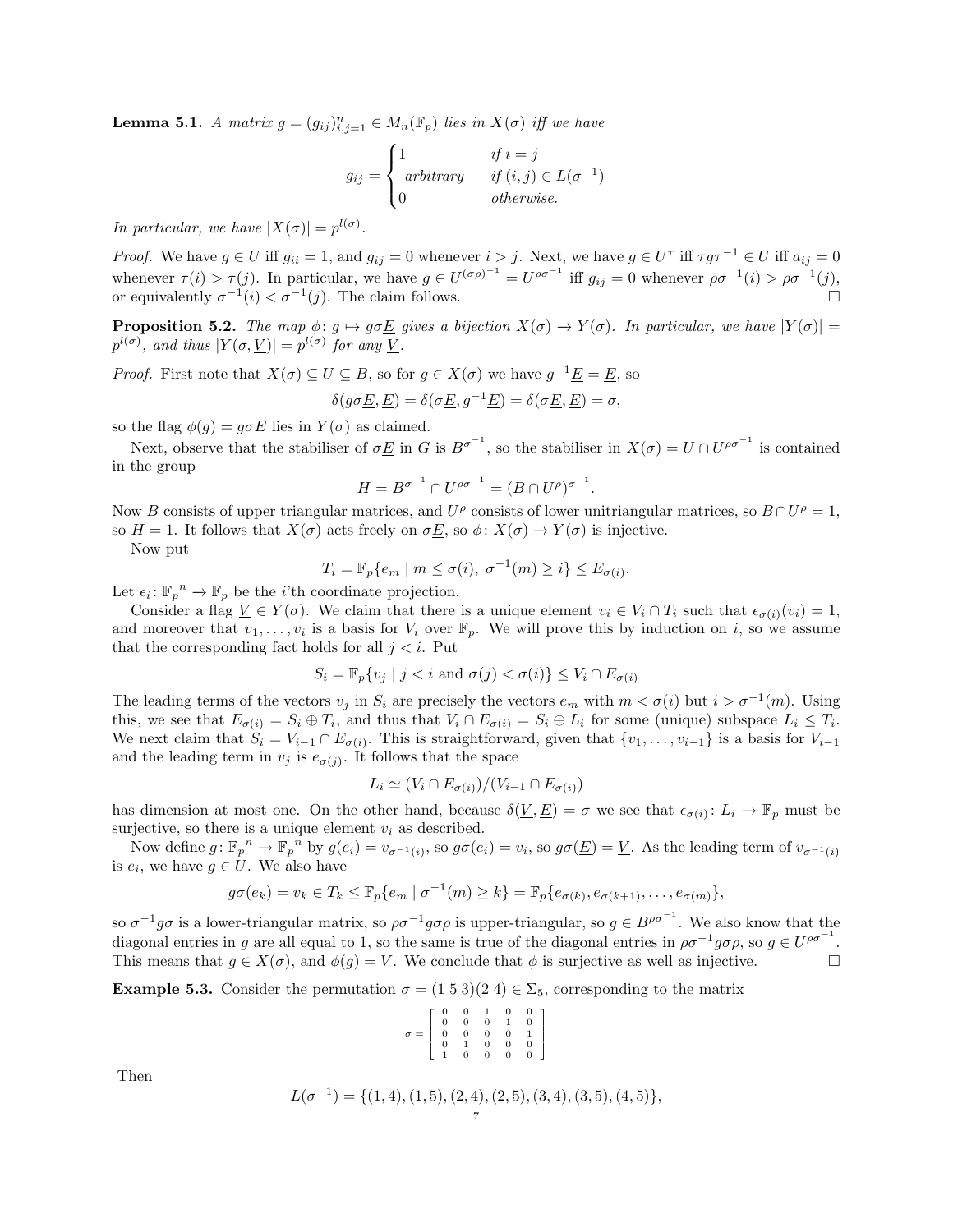so  $X(\sigma)$  is the set of matrices of the form

For such  $q$ , we have

$$
g = \left[\begin{array}{cccc} 1 & 0 & 0 & b & a \\ 0 & 1 & 0 & d & c \\ 0 & 0 & 1 & f & e \\ 0 & 0 & 0 & 1 & g \\ 0 & 0 & 0 & 0 & 1 \end{array}\right]
$$

$$
g\sigma = \left[\begin{array}{cccc} a & e & 1 & 0 & 0 \\ b & f & 0 & 1 & 0 \\ c & g & 0 & 0 & 1 \\ d & 1 & 0 & 0 & 0 \end{array}\right]
$$

The columns of this are the vectors  $u_i$  as in Example [4.2,](#page-5-1) so  $\phi(g)$  is the flag U considered in Example [4.2.](#page-5-1)

<span id="page-7-2"></span>**Corollary 5.4.** Consider triples  $(V, U, W)$  where V is an n-dimensional vector space over  $\mathbb{F}_p$  and U and W are complete flags in V. Then such triples are classified up to isomorphism by the invariant  $\delta(U, W) \in \Sigma$ . In particular, if  $\underline{U}, \underline{W}, \underline{W}' \in \text{Flag}(V)$  then there is an automorphism  $g \in \text{Aut}(V)$  with  $g\underline{U} = \underline{U}$  and  $g\underline{W} = \underline{W}'$ if and only iff  $\delta(\underline{U}, \underline{W}) = \delta(\underline{U}, \underline{W}')$ .

*Proof.* Let  $(V, U, W)$  be a pair as above, and put  $\sigma = \delta(U, W)$ . It will suffice to show that  $(V, U, W) \simeq$  $(\mathbb{F}_{p}^{n}, \sigma \underline{E}, \underline{E})$ . Choose elements  $w_i \in W_i \setminus W_{i-1}$  and define  $f: \mathbb{F}_{p}^{n} \to V$  by  $f(a) = \sum_{i} a_i w_i$ . This gives an isomorphism  $\mathbb{F}_p^n \to V$  sending  $\underline{E}$  to  $\underline{W}$ . This must send some other flag  $\underline{F}$  to  $\underline{U}$ . By naturality we have  $\delta(E, E) = \delta(U, W) = \sigma$ , so  $E \in Y(\sigma)$ , so  $E = x\sigma E$  for some  $x \in X(\sigma) \leq B$ . The map  $x^{-1}$  now gives an isomorphism  $(\mathbb{F}_p^{\ n}, \underline{F}, \underline{E}) \to (\mathbb{F}_p^{\ n})$ ,  $\sigma \underline{E}, \underline{E}$ ).

<span id="page-7-3"></span>**Corollary 5.5.** For a triple  $(V, U, W)$  as above, we have  $\delta(U, W) = \sigma$  iff there exists a basis  $v_1, \ldots, v_n$  such that for all i we have

$$
U_i = \text{span}\{v_{\sigma(1)}, \dots, v_{\sigma(i)}\}
$$
  

$$
W_i = \text{span}\{v_1, \dots, v_i\}.
$$

If so, then the number of such bases is  $(p-1)^n p^{l(\sigma^{-1}\rho)}$ .

*Proof.* A basis is the same thing as an isomorphism  $\mathbb{F}_p^n \to V$ ; a basis with properties as above is the same as an isomorphism  $(\mathbb{F}_p^n, \sigma\underline{E}, \underline{E}) \to (V, \underline{U}, \underline{W})$ . Thus, such bases exist iff  $\delta(\underline{U}, \underline{W}) = \sigma$ , and if so, the number of such bases is  $|\text{Aut}(\mathbb{F}_p^n, \sigma\underline{E}, \underline{E})|$ . This automorphism group is just  $B \cap B^{\sigma^{-1}}$ , which is conjugate to  $B^{\sigma} \cap B$ . This fits into a short exact sequence

$$
X(\sigma^{-1}\rho) = U^{\sigma} \cap U \to B^{\sigma} \cap B \to T,
$$
  

$$
X(\sigma^{-1}\rho) = (p-1)^n p^{l(\sigma^{-1}\rho)}
$$
 as claimed.

### 6. The Bruhat decomposition

<span id="page-7-0"></span>**Proposition 6.1.** We have  $G = \coprod_{\sigma \in \Sigma_n} B \sigma B$ . Moreover, for each  $\sigma \in \Sigma_n$  we have a bijection

$$
X(\sigma) \times B = (U \cap U^{\rho \sigma^{-1}}) \times B \to B \sigma B
$$

given by  $(q, b) \mapsto q\sigma b$ . We thus have

<span id="page-7-1"></span>so  $|B^{\sigma} \cap B| = |T||X(\sigma)$ 

$$
|B\sigma B| = p^{l(\sigma)}|B| = p^{l(\sigma) + n(n-1)/2}(p-1)^n.
$$

*Proof.* Given  $g \in G$ , put  $\pi(g) = \delta(g\underline{E}, \underline{E}) \in \Sigma_n$ . If  $b, b' \in B$  then  $b\underline{E} = \underline{E} = b'\underline{E}$ , so

$$
\pi(b^{-1}gb') = \delta(b^{-1}gb'\underline{E}, \underline{E}) = \delta(gb'\underline{E}, b\underline{E}) = \delta(g\underline{E}, \underline{E}) = \pi(g).
$$

Moreover, if  $\sigma \in \Sigma_n \leq G$  then  $\sigma E_i = \mathbb{F}_p\{e_{\sigma(j)} \mid j \leq i\}$ , from which it follows directly that  $\pi(\sigma) = \sigma$ . This means that  $\pi(B\sigma B) = {\sigma}.$ 

Conversely, suppose that  $\pi(h) = \sigma$ . Propsition [5.2](#page-6-0) tells us that there is a unique element  $g \in X(\sigma)$ such that  $g\sigma E = hE$ . If we put  $b = (g\sigma)^{-1}h$  we find that  $b \in B$  and  $h = g\sigma b$ . In particular, this shows that  $h \in B \sigma B$ , so  $\pi^{-1}{\{\sigma\}} = B \sigma B$ , so  $G = \coprod_{\sigma \in \Sigma_n} B \sigma B$ . We also see that our map  $X(\sigma) \times B \to B \sigma B$  is surjective. To see that it is also injective, suppose we have  $h = g' \sigma b'$  for some other  $g' \in X(\sigma)$  and  $b' \in B$ . As  $bE = E = b'E$  we see that  $g\sigma E = g'\sigma E$ . Proposition [5.2](#page-6-0) now tells us that  $g = g'$ , and as  $g\sigma b = g'\sigma b'$  we also have  $b = b'$ .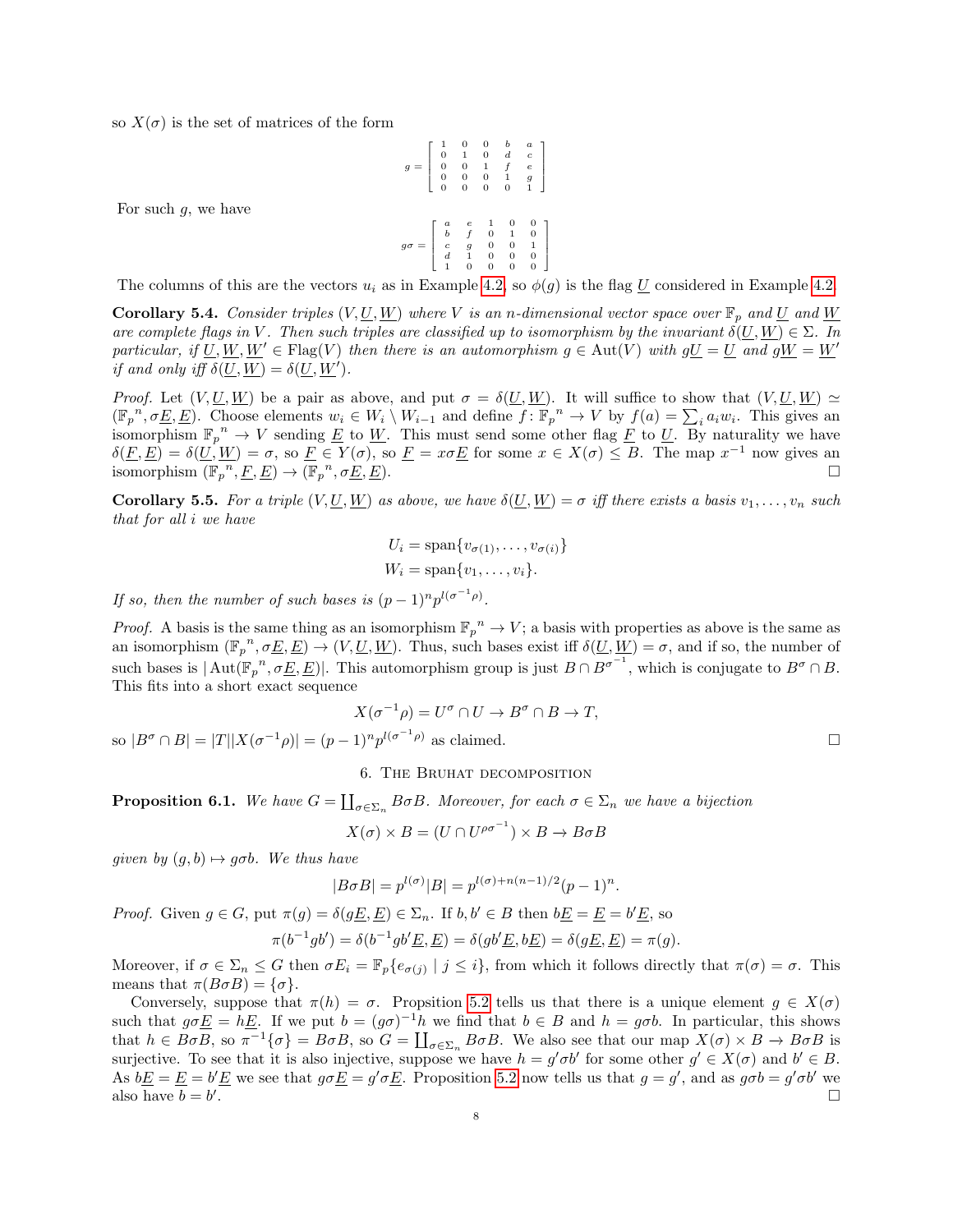Corollary 6.2.  $|B \cap B^{\rho\sigma^{-1}}| = |B \sigma B|/|U|$ .

*Proof.* We have  $B = T \times U$  and  $T^{\tau} = T$  for all  $\tau \in \Sigma_n$ , so

$$
|B \cap B^{\rho \sigma^{-1}}| = |T|.|U \cap U^{\rho \sigma^{-1}}| = |T| \cdot p^{l(\sigma)}.
$$

On the other hand,

$$
|B\sigma B| = p^{l(\sigma)}|B| = |U||T|p^{l(\sigma)},
$$

and the claim follows easily.  $\square$ 

Corollary 6.3. For each  $\sigma \in \Sigma_n$  we have a bijection

$$
B \times X(\sigma^{-1}) = B \times (U \cap U^{\rho\sigma}) \to B\sigma B
$$

given by  $(b, q) \mapsto b\sigma q$ .

Proof. We have a bijection  $\phi: X(\sigma^{-1}) \times B \to B\sigma^{-1}B$  given by  $\phi(g, b) = g\sigma b$ . Define  $\chi: G \to G$  by  $\chi(g) = g^{-1}$ . As B and  $X(\sigma^{-1})$  are groups, they are preserved by  $\chi$ . We also have  $\chi(B\sigma^{-1}B) = B\sigma B$ . We therefore have a bijection  $B \times X(\sigma^{-1}) \to B \sigma B$  given by

$$
(b,g)\mapsto \chi(\phi(\chi(g),\chi(b)))=(g^{-1}\sigma^{-1}b^{-1})^{-1}=b\sigma g.
$$

<span id="page-8-0"></span>**Proposition 6.4.** If  $l(\sigma\tau) = l(\sigma) + l(\tau)$  then there is a bijection  $\phi: X(\sigma) \times X(\tau) \to X(\sigma\tau)$  given by  $\phi(g, h) = g h^{\sigma^{-1}} = g \sigma h \sigma^{-1}.$ 

*Proof.* Recall first that the condition  $l(\sigma\tau) = l(\sigma) + l(\tau)$  is equivalent to the following: for any  $T \subseteq \{1, \ldots, n\}$ with  $|T| = 2$ , at most one of the two maps

$$
T \xrightarrow{\tau} \tau(T) \xrightarrow{\sigma} \sigma \tau(T)
$$

is order-reversing.

We now show that  $\phi(g, h) \in X(\sigma \tau)$ , or equivalently that  $gh^{\sigma^{-1}} \in U \cap U^{\rho \tau^{-1} \sigma^{-1}}$ . We are given that  $g \in U$  and  $h \in U^{\rho\tau^{-1}}$ , so it will suffice to show that  $h^{\sigma^{-1}} \in U$  and  $g \in U^{\rho\tau^{-1}\sigma^{-1}}$ . For the first of these, recall that the  $(i, j)$ 'th matrix element in  $h^{\sigma^{-1}}$  is  $h_{\sigma^{-1}(i), \sigma^{-1}(j)}$ . Thus, if  $h^{\sigma^{-1}} \notin U$ , we have some  $i > j$  with  $h_{\sigma^{-1}(i),\sigma^{-1}(j)} \neq 0$ . As  $h \in X(\tau)$  we must have  $\sigma^{-1}(i) < \sigma^{-1}(j)$  and  $\tau^{-1}\sigma^{-1}(i) > \tau^{-1}\sigma^{-1}(j)$ . This means that both the maps

$$
\{\tau^{-1}\sigma^{-1}(i),\tau^{-1}\sigma^{-1}(j)\}\xrightarrow{\tau}\{\sigma^{-1}(i),\sigma^{-1}(j)\}\xrightarrow{\sigma}\{i,j\}
$$

are order-reversing, contrary to our hypothesis; so  $h^{\sigma^{-1}} \in U$  after all. For the second claim, suppose that  $g \notin U^{\rho\tau^{-1}\sigma^{-1}}$ , so  $g^{\sigma\tau} \notin U^{\rho}$ . Then there must exist  $i < j$  with  $g_{\sigma\tau(i),\sigma\tau(j)} \neq 0$ . As  $g \in X(\sigma)$ , this means that  $\sigma\tau(i) < \sigma\tau(j)$  and  $\sigma^{-1}\sigma\tau(i) > \sigma^{-1}\sigma\tau(j)$ , or equivalently  $\tau(i) > \tau(j)$ . This means that both the maps

$$
\{i, j\} \xrightarrow{\tau} \{\tau(i), \tau(j)\} \xrightarrow{\sigma} \{\sigma\tau(i), \sigma\tau(j)\}
$$

are order-reversing, which again gives a contradiction. This completes the proof that  $\phi(g, h) \in X(\sigma \tau)$ .

We now show that  $\phi$  is surjective. Consider an arbitrary element  $k \in X(\sigma\tau)$ . Then  $k \in B$ , so  $k\sigma \in B\sigma B$ . Corollary [6.1](#page-7-0) tells us that there is a unique pair  $(g, b) \in X(\sigma) \times B$  with  $g\sigma b = k\sigma$ . Similarly, we have  $b\tau \in B\tau B$ , so there is a unique  $(h, c) \in X(\tau) \times B$  with  $b\tau = h\tau c$ . It follows that

$$
k\sigma\tau = g\sigma b\tau = g\sigma h\tau c = \phi(g, h)\sigma\tau c
$$

We can now apply Corollary [6.1](#page-7-0) to the permutation  $\sigma\tau$  to deduce that  $k = \phi(g, h)$  and  $c = 1$ . This shows that  $\phi$  is surjective, but

$$
|X(\sigma\tau)| = p^{l(\sigma\tau)} = p^{l(\sigma)+l(\tau)} = |X(\sigma) \times X(\tau)|,
$$

so  $\phi$  is actually a bijection.

**Proposition 6.5.** If  $l(\sigma\tau) = l(\sigma) + l(\tau)$  then  $B\sigma B\tau B = B\sigma\tau B$ .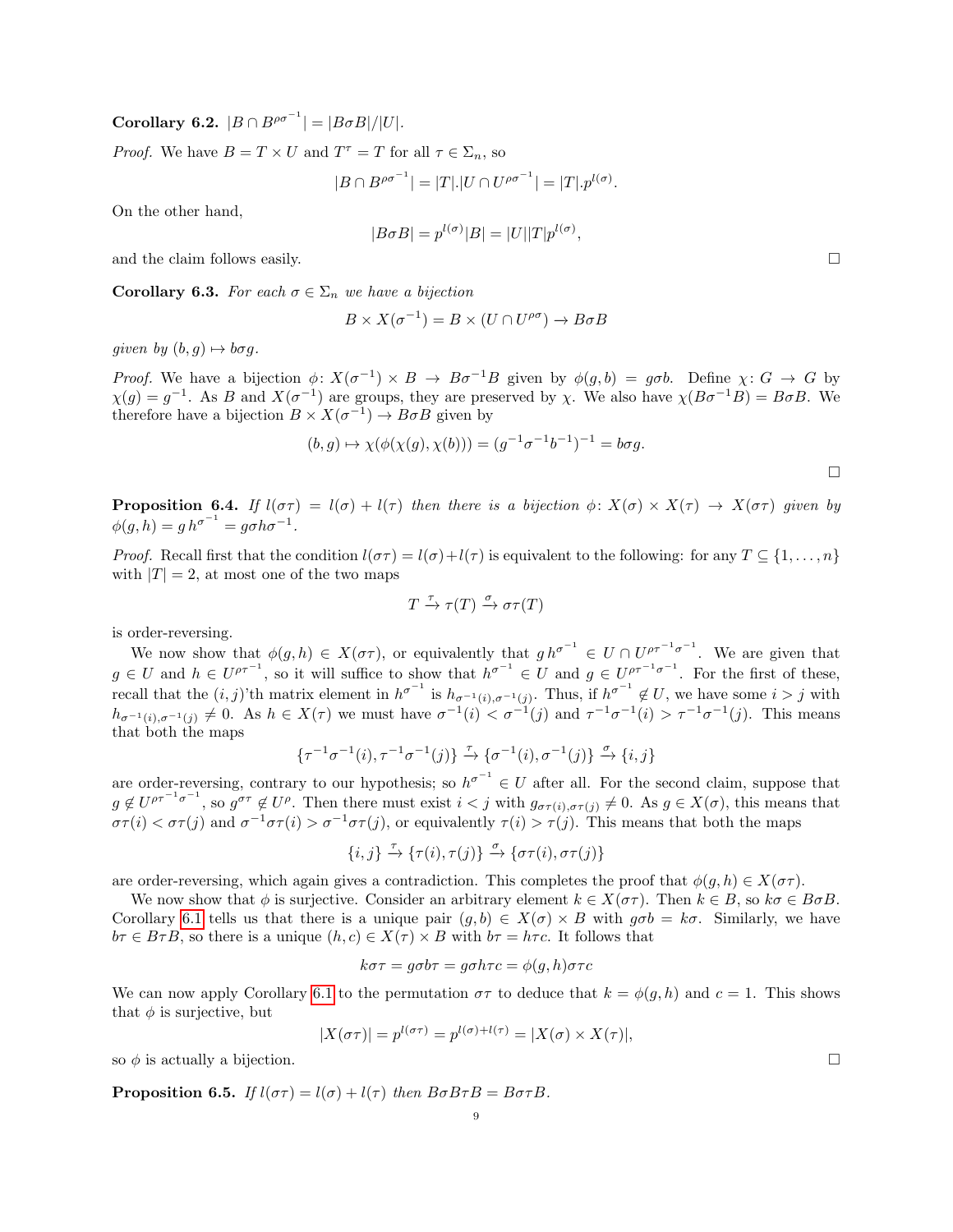*Proof.* It is clear that  $B\sigma\tau B \subseteq B\sigma B\tau B$ , so it will suffice to show that

$$
B\sigma B\tau B| \leq |B\sigma\tau B| = |B|p^{l(\sigma\tau)} = |B|p^{l(\sigma)}p^{l(\tau)}
$$

.

For this we note that  $B \sigma B = X(\sigma) \sigma B$  and  $B \tau B = B \tau X(\tau^{-1})$  so

$$
B\sigma B\tau B = X(\sigma)\sigma B\tau X(\tau^{-1}).
$$

As  $|X(\sigma)| = p^{l(\sigma)}$  and  $|X(\tau^{-1})| = p^{l(\tau^{-1})} = p^{l(\tau)}$ , this gives the required inequality.

#### 7. Parabolic subgroups

**Definition 7.1.** For any set  $I \subseteq \{1, \ldots, n-1\}$ , we put  $\Sigma_I = \langle s_i \mid i \in I \rangle \leq \Sigma_n$ . Suppose that  $\{0, \ldots, n\} \setminus I =$  $\{i_0, i_1, \ldots, i_r\}$  with  $0 = i_0 < i_1 < \cdots < i_r = n$ . Then  $\Sigma_I$  preserves the sets,

$$
(0, i_1], (i_1, i_2], \ldots, (i_{r-1}, i_r].
$$

In fact, it is the largest subgroup of  $\Sigma_n$  that preserves these sets, so

$$
\Sigma_I \simeq \Sigma_{i_1} \times \Sigma_{i_2 - i_1} \times \cdots \times \Sigma_{i_r - i_{r-1}}.
$$

**Definition 7.2.** Next, for any *n*-dimensional vector space V over  $\mathbb{F}_p$  we let  $\text{Flag}_I(V)$  be the set of flags

$$
\underline{W} = (0 = W_{i_0} < W_{i_1} < W_{i_2} < \cdots < W_{i_r} = V)
$$

with  $\dim(W_j) = j$  for all  $j \in I^c$ . This gives a functor from *n*-dimensional vector spaces to sets.

In the case  $V = \mathbb{F}_p^n$  we have an obvious flag  $\underline{E} \in \text{Flag}_I(\mathbb{F}_p^n)$  given by  $E_j = \text{span}\{e_1, \ldots, e_j\}$  for all  $j \in I^c$ . We let  $P_1$  denote the stabiliser of this flag. We also write  $P_i$  for  $P_i$  and  $P_{ij}$  for  $P_i$ ,  $j\}$ , and so on. The subgroups  $P_I$  are called *standard parabolic subgroups* of G. More generally a subgroup  $P \leq G$  is parabolic if it contains a conjugate of B.

For example, we have  $P_{\emptyset} = B$  and  $P_{\{1,\dots,n-1\}} = G$ . In the case  $n = 7$  and  $I = \{1,3,4,6\}$ , the group  $P_I$ consists of invertible matrices of the following shape:

| * | $*$    | *  | * | *   | * | * |  |
|---|--------|----|---|-----|---|---|--|
| * | $\ast$ | sk | * | *   | * |   |  |
| U | 0      | *  | * | *   | * | * |  |
| 0 | 0      | ∗  | * | $*$ | * | × |  |
| " | 0      | ×  | ∗ | *   | * |   |  |
| 0 | 0      | U  |   | U   | × | × |  |
| U | 0      |    |   | 0   | * | ∗ |  |

Here  $I^c = \{0, 2, 5, 7\}$ , and the sizes of the diagonal blocks are  $2 - 0$ ,  $5 - 2$  and  $7 - 5$ .

# Proposition 7.3.  $P_I = B\Sigma_I B$ .

*Proof.* Firstly, it is clear from the definitions that  $\Sigma_I \leq P_I$  and  $B \leq P_I$  so  $B\Sigma_I B \subseteq P_I$ . Conversely, suppose that  $g \in P_I$  and put  $U_j = gE_j$ , so for  $a \in I^c$  we have  $U_a = E_a$ . Let  $\sigma$  be the permutation such that  $g \in B \sigma B$ . Recall from Section [6](#page-7-1) that this is characterised by characterised by  $Q_{i,\sigma(i)} \neq 0$ , where

$$
Q_{ij} = (U_i \cap E_j) / ((U_{i-1} \cap E_j) + (U_i \cap E_{j-1})).
$$

Suppose we have  $a < i \leq b$ , with  $a, b \in I^c$ . We claim that  $a < \sigma(i) \leq b$ , or in other words that  $Q_{ij} = 0$ for  $j \le a$  or  $j > b$ . Indeed, if  $j \le a$  then  $E_j \le E_a = U_a \le U_{i-1}$ , so  $(U_i \cap E_j) \le (U_{i-1} \cap E_j)$ , so  $Q_{ij} = 0$ . Similarly, if  $j > b$  then  $E_{j-1} \ge E_b = U_b \ge U_i$ , so  $(U_i \cap E_j) \le (U_i \cap E_{j-1})$ , so  $Q_{ij} = 0$ . This shows that  $\sigma$ preserves the interval  $(a, b]$  as claimed, for all  $a, b \in I^c$ . It follows that  $\sigma \in \Sigma_I$ .

<span id="page-9-0"></span>Lemma 7.4. If  $\sigma(k) > \sigma(k+1)$  then  $\sigma \in B \sigma B s_k B$ .

*Proof.* Define  $g \in G$  by  $g(e_k) = e_k + e_{k+1}$  and  $g(e_i) = e_i$  for  $i \neq k$ . We claim that  $g \in Bs_kB$ . In the case  $n = 2$  and  $k = 1$  this follows from the equation

$$
\begin{bmatrix} 1 & 1 \\ 0 & 1 \end{bmatrix} \begin{bmatrix} 0 & 1 \\ 1 & 0 \end{bmatrix} \begin{bmatrix} 1 & 1 \\ 0 & -1 \end{bmatrix} = \begin{bmatrix} 1 & 0 \\ 1 & 1 \end{bmatrix}.
$$

The general case follows by taking block sums with suitable identity matrices. Next, we claim that the element  $g = \sigma g \sigma^{-1}$  lies in B. Indeed, we have  $b(e_{\sigma(k)}) = e_{\sigma(k+1)}$  and  $b(e_i) = e_i$  for all other i, so the claim follows from the fact that  $\sigma(k+1) < \sigma(k)$ . We now have  $\sigma = b^{-1}\sigma g \in B\sigma g$  and  $g \in Bs_kB$  so  $\sigma \in B\sigma Bs_kB$ as claimed.  $\square$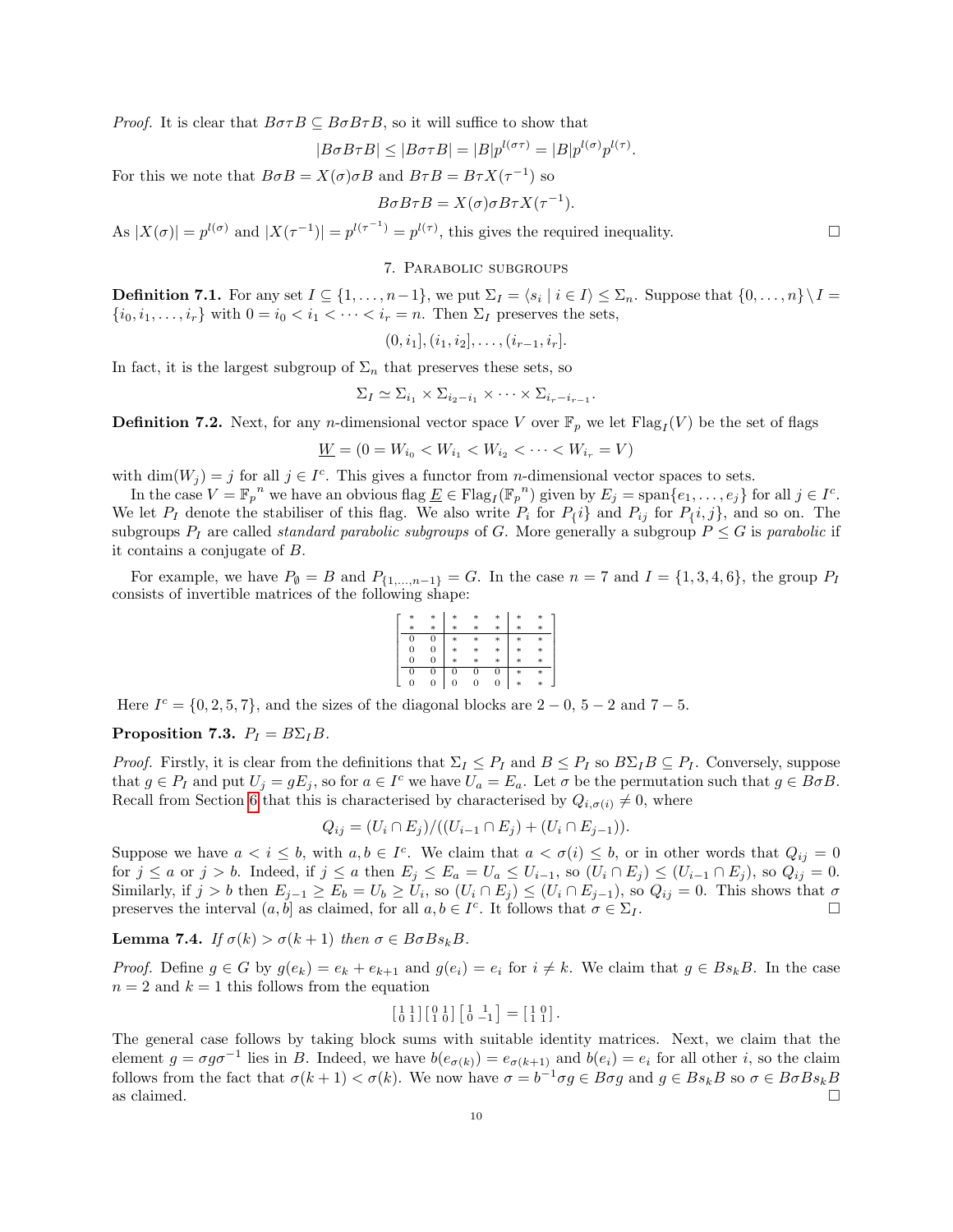**Proposition 7.5.** Let P be a subgroup of G such that  $P \geq B$ . Then  $P = P$  for some I (so P is a standard parabolic subgroup).

*Proof.* Put  $I = \{i \mid s_i \in P\}$ , so  $P_I \leq P$ . Suppose that  $g \in P$ , and put  $\sigma = \pi(g)$ . As  $BgB = B\sigma B$  and  $B \leq P_I \leq P$  we have  $\sigma \in P$ , and  $g \in P_I$  iff  $\sigma \in P_I$ . If  $l(\sigma) = 0$  then  $\sigma = 1 \in P$ . If  $l(\sigma) = 1$  then  $\sigma = s_i$  for some i and  $\sigma \in P$  so  $i \in I$  so  $\sigma \in P_I$ . Now suppose that  $l(\sigma) > 1$ , so we have  $\sigma(k) > \sigma(k+1)$  for some k. Lemma [7.4](#page-9-0) tells us that  $\sigma = b\sigma c s_k d$  for some  $b, c, d \in B$ . As  $\sigma, b, c, d \in P$  we conclude that  $s_k \in P$ , so  $k \in I$ , so  $s_k \in P_I$ . It also follows that the element  $\tau = \sigma s_k$  lies in P. As  $\sigma(k+1) < \sigma(k)$  we have  $l(\tau) = l(\sigma) - 1$ , so we can assume by induction that  $\tau \in P_I$ . It follows that  $\sigma = \tau s_k \in P_I$  and thus that  $g \in P_I$ .

Corollary 7.6. Every parabolic subgroup is conjugate to a standard parabolic subgroup.

**Proposition 7.7.** If  $I \subseteq J$  then  $\text{Map}_G(\text{Flag}_I(V), \text{Flag}_J(V))$  is a singleton; otherwise, it is empty.

*Proof.* We first observe that the orbits of B in V are precisely the sets  $E_k \setminus E_{k-1}$ , and thus that the spaces  $E_k$  are the only B-invariant subspace of V. This means that the point  $\underline{E}_I \in \text{Flag}_I(V)$  (which we call the basepoint) is the unique B-fixed point in  $Flag_I(V)$ . Thus, any map from  $Flag_I(V)$  to  $Flag_J(V)$  must send the basepoint to the basepoint, and this determines it uniquely because G acts transitively on  $\text{Flag}_{I}(V)$ . As the stabilisers of the basepoints are  $P_I$  and  $P_J$ , there is a unique map when  $P_I \leq P_J$ , and no maps otherwise. It is also clear that  $P_I \leq P_J$  iff  $I \subseteq J$ .

**Definition 7.8.** We say that a finite  $G$ -set  $X$  is *parabolic* if every point has parabolic isotropy group. We write  $P$  for the category of parabolic finite G-sets and equivariant maps. We also write  $P'$  for the category of finite sets Y equipped with a list  $(Y_1, \ldots, Y_{n-1})$  of subsets. We define a functor  $F: \mathcal{P} \to \mathcal{P}'$  by  $FX = X^B$ , equipped with the subsets  $F_i X = X^{P_i}$  for  $i = 1, ..., n - 1$ .

$$
FX = (X^{B}; X^{P_1}, \dots, X^{P_{n-1}}).
$$

**Proposition 7.9.**  $F: \mathcal{P} \to \mathcal{P}'$  is an equivalence of categories.

*Proof.* Consider an object  $Y \in \mathcal{P}'$ . For  $y \in Y$  we put  $I_y = \{i \mid y \in Y_i\}$ . We then put  $F'Y = \coprod_{y \in Y} G/P_{I_y}$ P. Now consider a morphism  $f: Y \to Z$  in  $\mathcal{P}'$ . As  $f(Y_i) \subseteq Z_i$  we have  $I_y \subseteq I_{f(y)}$ , so there is a unique G-map  $G/P_{I_y} \to G/P_{I_{f(y)}} \subseteq F'Z$ . Putting these together, we get a map  $F'f: F'Y \to F'Z$ , and this gives us a functor  $\mathcal{P}' \to \mathcal{P}$ . Note that

$$
(G/P_I)^{P_i} = \text{Map}_G(\text{Flag}_i(V), \text{Flag}_I(V)) = \begin{cases} 1 & \text{if } i \in I \\ \emptyset & \text{otherwise.} \end{cases}
$$

Using this we see that  $FF' = 1_{\mathcal{P}}$ . Next, consider an object  $X \in \mathcal{P}$ . This can be written as a disjoint union of orbits, each of which is isomorphic to  $G/P$  for some parabolic P. We then note that P is conjugate to  $P_I$  for some I, so  $G/P$  is isomorphic to  $G/P_I$ . The only B-fixed point in  $G/P_I$  is the basepoint, and the basepoint is fixed by  $P_i$  iff  $i \in I$ . It now follows that  $X = F'FX$ , and thus that F is an equivalence as claimed.  $\square$ 

# 8. The Hecke algebra

Let V be the category of *n*-dimensional vector spaces over  $\mathbb{F}_p$ , with linear isomorphisms as the morphisms. Let F be the category of finite sets, and let A be the category of finitely generated free  $\mathbb{Z}_{(p)}$ -modules. We write  $\mathcal{VF}$  and  $\mathcal{VA}$  for the functor categories  $[\mathcal{V}, \mathcal{F}]$  and  $[\mathcal{V}, \mathcal{A}]$ .

We will be interested in various functors  $X \in \mathcal{VF}$  such as

Flag
$$
(V)
$$
 = { complete flags in  $V$ }  
Base $(V)$  = { bases for  $V$ }.

Given  $X \in \mathcal{VF}$  we define  $\mathbb{Z}_{(p)}[X] \in \mathcal{VA}$  by  $\mathbb{Z}_{(p)}[X](V) = \mathbb{Z}_{(p)}[X(V)]$ , the free  $\mathbb{Z}_{(p)}$ -module generated by the finite set  $X(V)$ .

**Definition 8.1.** The *Hecke algebra* is the ring  $\mathcal{H} = \text{End}(\mathbb{Z}[\text{Flag}]).$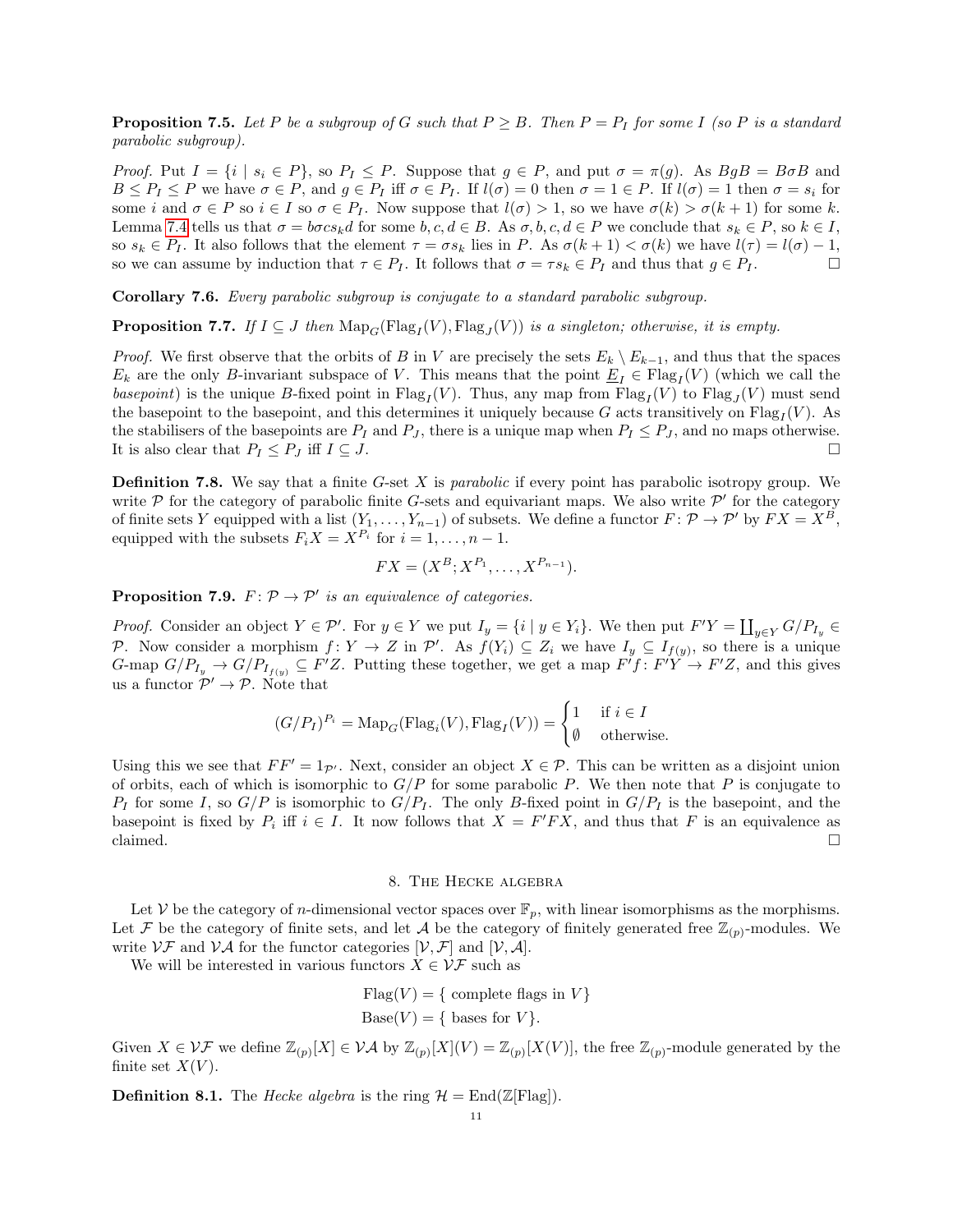This formulation is convenient for conceptual purposes, but for calculations a more explicit version is useful. If X is a functor from V to sets then  $X(\mathbb{F}_p^{\ n})$  is a G-set (where  $G = GL_n(\mathbb{F}_p)$ ), and this construction gives an equivalence  $[\mathcal{V}, {\{\text{sets}\}}] = \{G-\text{sets}\}\$ . This identifies  $\mathbb{Z}_{(p)}[\text{Flag}]$  with the  $\mathbb{Z}_{(p)}[G]$ -module  $\mathbb{Z}_{(p)}[G/B]$ , and so identifies H with  $\text{End}_{\mathbb{Z}_{(p)}[G]}(\mathbb{Z}_{(p)}[G/B])$ . We will analyse this in more detail later.

First, however, we discuss some general constructions giving maps between functors. Note that  $\mathbb{Z}_{(p)}[X]$  has an obvious inner product, given by  $\langle [x], [x'] \rangle = \delta_{xx'}$ . Given  $f : \mathbb{Z}_{(p)}[X] \to \mathbb{Z}_{(p)}[Y]$  we let  $f^t : \mathbb{Z}_{(p)}[Y] \to \mathbb{Z}_{(p)}[X]$ be the adjoint with respect to this inner product. In particular, if f comes from a map  $f: X \to Y$  then  $f^t[y] = \sum_{f(x)=y} [x].$ 

**Definition 8.2.** Define  $Z(\sigma) \in \mathcal{VF}$  by

$$
Z(\sigma)(V) = \{ (\underline{U}, \underline{W}) \in \text{Flag}(V)^2 \mid \delta(\underline{U}, \underline{W}) = \sigma \}
$$

(where  $\delta(U, V)$  is the Jordan permutation, as in Section [4\)](#page-4-0). This has projection maps

Flag 
$$
\xleftarrow{\pi_0} Z(\sigma) \xrightarrow{\pi_1}
$$
 Flag

and we put  $T_{\sigma} = \pi_1 \pi_0^t \colon \mathbb{Z}_{(p)}[\text{Flag}] \to \mathbb{Z}_{(p)}[\text{Flag}],$  so  $T_{\sigma} \in \mathcal{H}$  and

$$
T_{\sigma}[\underline{U}] = \sum_{\delta(\underline{U}, \underline{W}) = \sigma} [\underline{W}].
$$

It is clear from this that  $T^t_\sigma = T_{\sigma^{-1}}$ . We will write  $T_i$  for  $T_{s_i}$ .

**Proposition 8.3.** The maps  $T_{\sigma}$  give a basis for H over  $\mathbb{Z}_{(p)}$ .

*Proof.* Consider an element  $f: \mathbb{Z}_{(p)}[\text{Flag}] \to \mathbb{Z}_{(p)}[\text{Flag}]$ . For any  $V \in \mathcal{V}$  and any  $\underline{U}, \underline{W} \in \text{Flag}(V)$  we let  $n(V, U, W)$  be the coefficient of  $[W]$  in  $f([U])$ . As f is natural, this coefficient depends only on the isomorphism class of the triple  $(V, U, W)$ . Thus, by Corollary [5.4,](#page-7-2) there are well-defined numbers  $n_{\sigma}$  for  $\sigma \in \Sigma$  such that  $n(V, \underline{U}, \underline{W}) = n_{\delta(\underline{U}, \underline{W})}$ . It follows that  $f = \sum_{\sigma} n_{\sigma} T_{\sigma}$ .

<span id="page-11-0"></span>**Proposition 8.4.** Fix  $i \in \{1, ..., n-1\}$ . Let U be a flag, let F be the set of flags W such that  $W_j = U_j$  for all  $j \neq i$ , and put  $a = \sum_{W \in F} [W]$ . Then  $T_i[U] = a - [U]$  and

$$
(T_i - p)(T_i + 1)[\underline{U}] = (T_i^2 - (p - 1)T_i - p)[\underline{U}] = 0.
$$

*Proof.* The formula  $T_i[\underline{U}] = a - [\underline{U}]$  is immediate from Proposition [4.7.](#page-5-2) Note also that the definition of a depends only on the spaces  $U_j$  for  $j \neq i$ , so for  $\underline{W} \in F$  we have  $T_i[\underline{W}] = a - [\underline{W}]$ . It follows that

$$
T_i(a) = \sum_{\underline{W} \in F} T_i[\underline{W}] = \sum_{\underline{W} \in F} (a - [\underline{W}]) = |F|a - \sum_{\underline{W}} [\underline{W}] = (|F| - 1)a.
$$

Moreover, F bijects with the set of one-dimensional subspaces of  $U_{i+1}/U_{i-1} \simeq \mathbb{F}_p^2$ , so  $|F| = p + 1$ , so  $T_i(a) = pa$ . It follows that  $(T_i - p)(T_i + 1)[W] = (T_i - p)(a) = 0$  as claimed.

**Definition 8.5.** We define  $\hat{e}$ :  $\mathbb{Z}_{(p)}[\text{Flag}(V)] \to \mathbb{Z}_{(p)}[\text{Flag}(V)]$  by

$$
\hat{e}[\underline{U}] = |\operatorname{Flag}(V)|^{-1} \sum_{\underline{W} \in \operatorname{Flag}(V)} [\underline{W}]
$$

(so  $\hat{e}[U]$  is independent of U). This is natural, and so defines an element of H. We also define a map  $\widehat{\xi} \colon \mathcal{H} \to \mathbb{Z}_{(p)}$  by  $\widehat{\xi}(\sum_{\sigma} n_{\sigma} T_{\sigma}) = \sum_{\sigma} p^{l(\sigma)}$ .

**Proposition 8.6.**  $\hat{e}$  is a central idempotent in H, with  $\hat{e}^t = \hat{e}$ . Moreover,  $\hat{\xi}$  is a ring map, with  $\hat{\xi}(a^t) = \hat{\xi}(a)$ and  $a\hat{e} = \hat{e}a = \hat{\xi}(a)\hat{e}$  for all  $a \in \mathcal{H}$ .

*Proof.* Consider an object  $V \in V$ , and put  $x = |\text{Flag}(V)|^{-1} \sum_{W \in \text{Flag}(V)} [W]$ , so  $\hat{e}[U] = x$  for all W. It is easy to see that  $\hat{e}(x) = x$  also, and thus that  $\hat{e}^2 = \hat{e}$ . We have  $\langle \hat{e}[U], [W] \rangle = |\text{Flag}|^{-1} = \langle [U], \hat{e}[W] \rangle$  for all U and W, so  $\hat{e}$  is self-adjoint, so  $\hat{e}^t = \hat{e}$ .

Next, we have

$$
\hat{e}T_{\sigma}[\underline{U}] = \sum_{\delta(\underline{U}, \underline{W}) = \sigma} \hat{e}[\underline{W}] = |\{\underline{W} \mid \delta(\underline{W}, \underline{U}) = \sigma^{-1}\}|x = p^{l(\sigma^{-1})}x = p^{l(\sigma)}\hat{e}[\underline{W}].
$$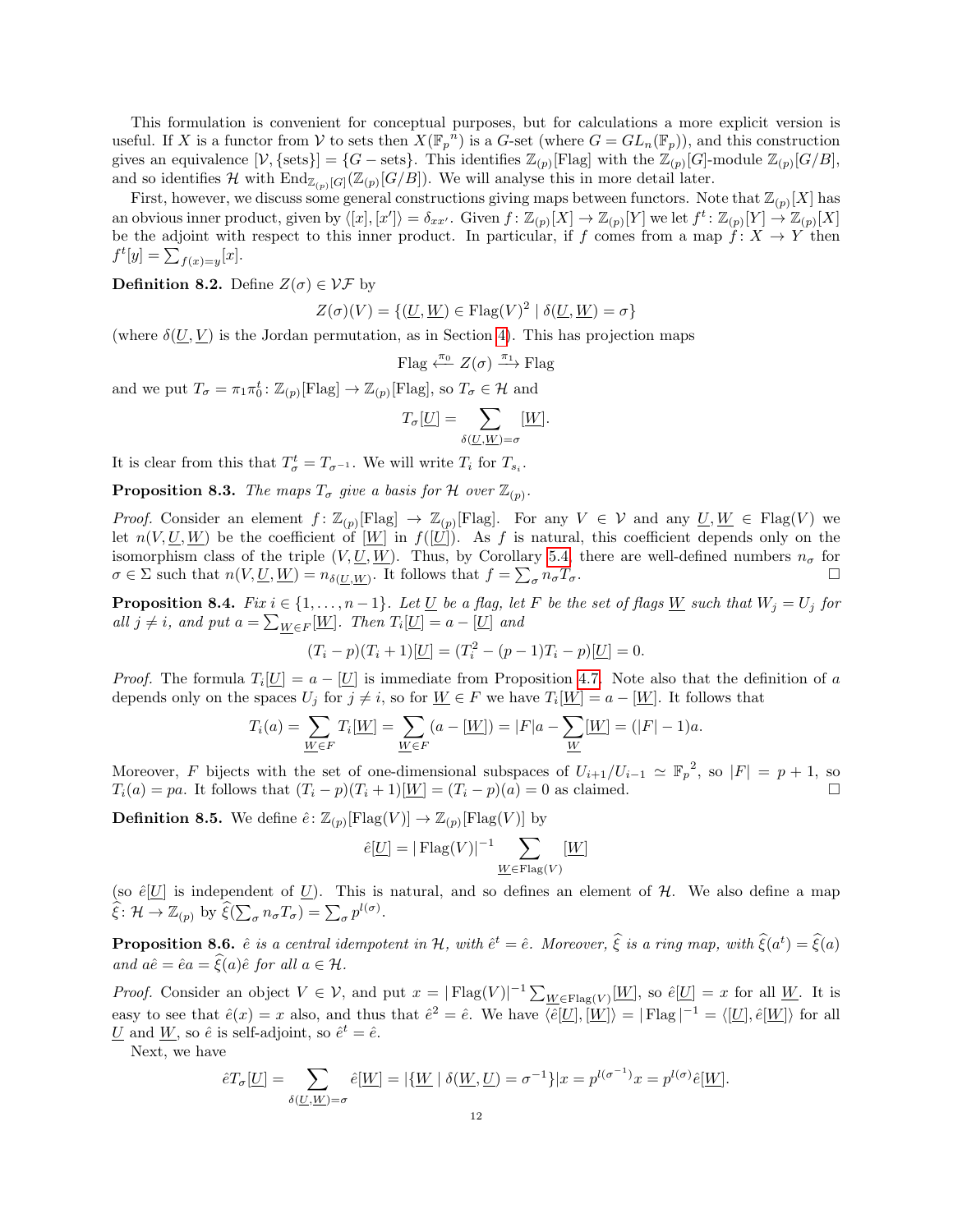(using Proposition [5.2](#page-6-0) and the fact that  $l(\sigma^{-1}) = l(\sigma)$ ). It follows that  $\hat{e}T_{\sigma} = p^{l(\sigma)}\hat{e}$ , and thus that  $\hat{e}a = \hat{\xi}(a)\hat{e}$ for all  $a \in \mathcal{H}$ . By expanding  $\hat{e}ab$  in two ways we deduce that  $\xi$  is a ring map.

Now take the transpose of  $\hat{e}a = \hat{\xi}(a)\hat{e}$  to get  $a^t\hat{e} = \hat{\xi}(a)\hat{e}$ . Replacing a by  $a^t$  gives  $a\hat{e} = \xi(a^t)\hat{e}$ . We also have  $T^t_{\sigma} = T_{\sigma^{-1}}$  and  $l(\sigma^{-1}) = l(\sigma)$  so  $\hat{\xi}(a^t) = \hat{\xi}(a)$ . Our equation now reads  $a\hat{e} = \hat{\xi}(a)\hat{e}$ , so  $a\hat{e} = \hat{e}a$ , so  $\hat{e}$  is  $\Box$  central.

**Lemma 8.7.** Under the identification  $\mathcal{H} = \text{End}_{\mathbb{Z}_{(p)}[G]}(\mathbb{Z}_{(p)}[G/B])$ , we have

$$
T_{\sigma^{-1}}[gB] = T_{\sigma}^t[gB] = \sum_{x \in X(\sigma)} [gx\sigma B].
$$

*Proof.* As  $T_{\sigma^{-1}}$  is a G-map it will suffice to prove this for  $g = 1$ . Using the identification  $G/B = Flag(\mathbb{F}_p^n)$ (given by  $hB \mapsto h\underline{E}$ ) it will suffice to check that  $T_{\sigma^{-1}}[\underline{E}] = \sum_{x \in X(\sigma)} [x \sigma \underline{E}]$ . By definition we have  $T_{\sigma^{-1}}[\underline{E}] =$  $\sum_{\delta(E,U)=\sigma^{-1}}[U]$ . Note that  $\delta(E,U)=\sigma^{-1}$  if and only if  $\delta(U,E)=\sigma$ , and the Bruhat decomposition tells us that any flag U with  $\delta(\underline{U}, \underline{E}) = \sigma$  can be expressed uniquely as  $x \sigma \underline{E}$  with  $x \in X(\sigma)$ , as required.

To give another reformulation of this, note that  $Base(V)$  is canonically the same as  $Iso(\mathbb{F}_p^N, V)$ , so an element  $g \in G = \text{Aut}(\mathbb{F}_p^{n})$  gives a map  $g^*$ : Base  $\to$  Base, with  $(gh)^* = h^*g^*$ .

Corollary 8.8. The following diagram commutes:

$$
\label{eq:Z} \begin{array}{c} \mathbb{Z}_{(p)}[\text{Base}] \stackrel{\pi}{\longrightarrow} \mathbb{Z}_{(p)}[\text{Flag}] \\ \sum_{x \in X(\sigma)} (x\sigma)^{*} \Biggl\downarrow \qquad \qquad \Biggl\downarrow T_{\sigma}^{t} \\ \mathbb{Z}_{(p)}[\text{Base}] \stackrel{\pi}{\longrightarrow} \mathbb{Z}_{(p)}[\text{Flag}]. \end{array}
$$

Proof. The main point to note is that all the maps make sense so that the claim is meaningful. It then reduces to the lemma using the equivalence  $\mathcal{VA} = {\mathbb{Z}_{(p)}[G]}$  – modules}.

Corollary 8.9. If  $l(\sigma\tau) = l(\sigma) + l(\tau)$  then  $T_{\sigma}T_{\tau} = T_{\sigma\tau}$ .

*Proof.* It will suffice to prove that  $T_{\tau}^t T_{\sigma}^t[gB] = T_{\sigma\tau}^t[gB]$ . The right hand side is  $\sum_{z \in X(\sigma\tau)} [gz\sigma\tau B]$ . Proposition [6.4](#page-8-0) converts this to

$$
\sum_{x \in X(\sigma)} \sum_{y \in X(\tau)} [gx\sigma y\sigma^{-1}\sigma\tau B] = \sum_{x,y} [gx\sigma y\tau B] = \sum_x T^t_\tau [gx\sigma B] = T^t_\tau T^t_\sigma [gB],
$$

as required.  $\square$ 

<span id="page-12-0"></span>**Corollary 8.10.** If  $s_{i_1} \ldots s_{i_r}$  is a reduced word for  $\sigma$  then  $T_{i_1} \ldots T_{i_r} = T_{\sigma}$ 

<span id="page-12-1"></span>**Proposition 8.11.** The ring H is generated over  $\mathbb{Z}_{(p)}$  by the elements  $T_i$ , subject only to the relations

$$
T_i^2 = p + (p - 1)T_i
$$
  
\n
$$
T_i T_{i+1} T_i = T_{i+1} T_i T_{i+1}
$$
  
\n
$$
T_i T_j = T_j T_i \t\t \text{if } |i - j| > 1.
$$

(The first relation can also be written as  $(T_i + 1)(T_i - p) = 0$ .)

*Proof.* For any  $\sigma \in \Sigma$  of length r we can choose a reduced word  $s_{i_1} \ldots s_{i_r}$  representing  $\sigma$ , and we find from Corollary [8.10](#page-12-0) that  $T_{\sigma} = T_{i_1} \dots T_{i_r}$ . This shows that the elements  $T_i$  generate  $\mathcal{H}$ . Moreover, if  $s_{j_1} \dots s_{j_r}$ is another reduced word representing  $\sigma$  then  $T_{j_1} \ldots T_{j_r} = T_{\sigma} = T_{i_1} \ldots T_{i_r}$ . The second and third relations above are instances of this. Now consider  $T_i^2$ . Fix a flag  $\underline{U} \in \text{Flag}(V)$  and put  $A = \{W \mid U_{i-1} < W < U_{i+1}\},\$ so  $|A| = p + 1$ . Put

$$
\phi(W) = (0 = U_0 < \dots < U_{i-1} < W < U_{i+1} < \dots < U_n = V),
$$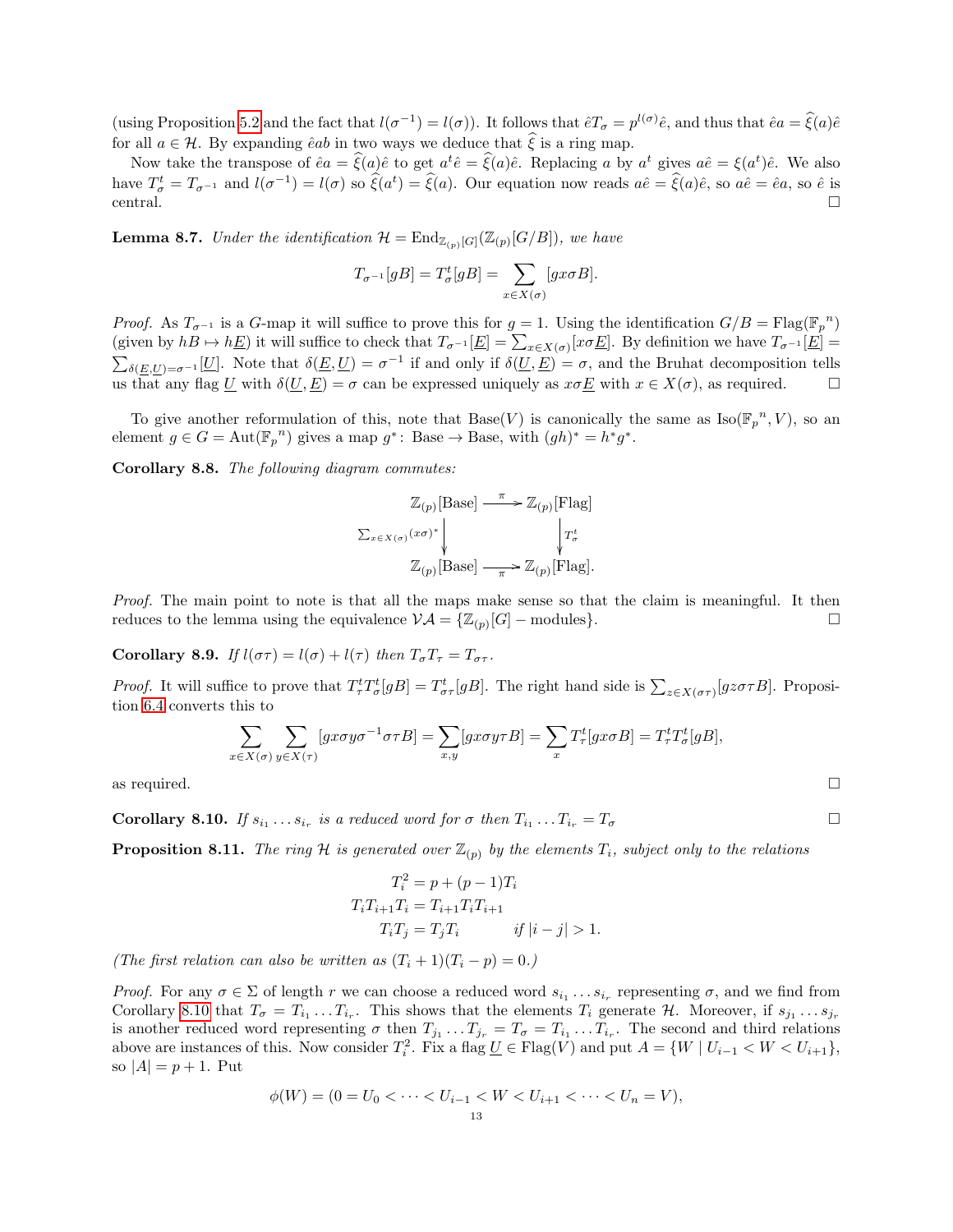so  $\phi(U_i) = \underline{U}$ . One checks that the flags with  $\delta(\underline{W}, \underline{U}) = s_i$  are precisely those of the form  $\phi(W)$  for some  $W \in A \setminus \{U_i\}$ . It follows that  $T_i[\underline{U}] = \sum_{W \neq U_i} [\phi(W)]$  and thus that

$$
T_i^2[\underline{U}] = \sum_{W \neq U_i} T_i[\phi(W)] = \sum_{W \neq U_i} \sum_{W' \neq W} [\phi(W')]
$$
  
= 
$$
\sum_{W'} [\phi(W')] \cdot |\{W \mid U_i \neq W \neq W'\}| = p[\underline{U}] + (p-1) \sum_{W' \neq U_i} [\phi(W')]
$$
  
= 
$$
(p + (p-1)T_i)[\underline{U}]
$$

as claimed.

Now let  $\mathcal{H}'$  be generated by symbols  $T'_1, \ldots, T'_{n-1}$  subject only to the relations in the statement of the proposition. As these relations are satisfied in  $\mathcal H$  and the  $T_i$  generate, there is a well-defined and surjective ring map  $\theta \colon \mathcal{H}' \to \mathcal{H}$  given by  $\theta(T'_i) = T_i$ .

Now consider an arbitrary element  $\sigma \in \Sigma$ . Choose any reduced word  $u = s_{i_1} \cdots s_{i_r}$  such that  $\pi(u) = \sigma$ , and put  $T'_{\sigma} = T'_{i_1} \cdots T'_{i_r} \in \mathcal{H}'$ . This is well-defined by Theorem [2.16,](#page-3-0) and we have  $\theta(T'_{\sigma}) = T_{\sigma}$  by Corollary [8.10.](#page-12-0) Define a map  $\phi \colon \mathcal{H} \to \mathcal{H}'$  by  $\phi(T_{\sigma}) = T'_{\sigma}$ , so  $\theta \phi = 1_{\mathcal{H}}$ , so  $\phi$  is injective.

Now put  $A = \phi(\mathcal{H}) \leq \mathcal{H}'$ . We claim that A is closed under right multiplication by  $T'_i$  for all i. To see this, consider an element  $T'_{\sigma} \in A$ . If  $\sigma(i) > \sigma(i+1)$  then  $l(\sigma s_i) = l(\sigma) + 1$ . We choose any reduced word w for  $\sigma$  and note that  $ws_i$  is a reduced word for  $\sigma s_i$ , so  $T'_\sigma T'_i = T'_{\sigma s_i} \in A$ . Otherwise we choose a reduced word w for the permutation  $\tau = \sigma s_i$  and note that ws<sub>i</sub> is a reduced word for  $\sigma$ . It follows that

$$
T'_{\sigma}T'_{i} = T'_{\tau}(T'_{i})^{2} = T'_{\tau}(p + (p-1)T'_{i}) = pT'_{\tau} + (p-1)T'_{\tau s_{i}} \in A.
$$

As  $1 \in A$  and A is closed under multiplication by the generators of H' we see that  $A = H'$ , so  $\phi$  is surjective as well as injectve, so  $\phi$  is an isomorphism. As  $\theta \phi = 1$  is an isomorphism it follows that  $\theta$  is also an isomorphism.

9. The Steinberg module

<span id="page-13-0"></span>**Definition 9.1.** We define  $\pi$ : Base  $\rightarrow$  Flag by

$$
\pi(v_1, \ldots, v_n) = (0 < \text{span}\{v_1\} < \text{span}\{v_1, v_2\} < \cdots < \text{span}\{v_1, \ldots, v_n\}).
$$

This induces  $\pi: \mathbb{Z}_{(p)}[\text{Base}] \to \mathbb{Z}_{(p)}[\text{Flag}]$  and  $\pi^t: \mathbb{Z}_{(p)}[\text{Flag}] \to \mathbb{Z}_{(p)}[\text{Base}]$ . Next, we define

$$
\omega = |G/U|^{-1} \sum_{\sigma \in \Sigma} \text{sgn}(\sigma) \sigma^* : \mathbb{Z}_{(p)}[\text{Base}] \to \mathbb{Z}_{(p)}[\text{Base}].
$$

We note that  $(\sigma^*)^t = (\sigma^{-1})^*$  and so  $\omega^t = \omega$ . We put  $\mu = \pi \omega \colon \mathbb{Z}_{(p)}[\text{Base}] \to \mathbb{Z}_{(p)}[\text{Flag}]$ , and let  $M_{\text{St}}$  denote the image of  $\mu$ . Note that  $M_{\text{St}}(\mathbb{F}_p^n)$  is a module over  $\mathbb{Z}_{(p)}[G]$ ; we call this the *Steinberg module*. We also put

$$
e = \mu \pi^t = \pi \omega \pi^t = e^t : \mathbb{Z}_{(p)}[\text{Flag}] \to \mathbb{Z}_{(p)}[\text{Flag}]
$$

$$
e_{\text{St}} = \pi^t \mu = \pi^t \pi \omega : \mathbb{Z}_{(p)}[\text{Base}] \to \mathbb{Z}_{(p)}[\text{Base}]
$$

so  $e \in \mathcal{H}$  and  $e_{\text{St}} \in \text{End}(\mathbb{Z}_{(p)}[\text{Base}]) = \mathbb{Z}_{(p)}[G]^\text{op}$ . We call  $e_{\text{St}}$  the *Steinberg idempotent*. (We will show later that both  $e_{\text{St}}$  and e are indeed idempotent.)

**Proposition 9.2.** The map  $\xi \colon \mathcal{H} \to \mathbb{Z}_{(p)}$  given by  $\xi(T_{\sigma}) = \text{sgn}(\sigma)$  is a ring map, with  $\xi(a^t) = \xi(a)$  for all a. Moreover, for all  $a \in \mathcal{H}$  we have  $a\mu = \xi(a)\mu$  and  $a e = ea = \xi(a)e$  (so e is central in  $\mathcal{H}$ ).

*Proof.* We see from Proposition [8.4](#page-11-0) that  $(1 + T_i)[U]$  depends only on the spaces  $U_i$  for  $j \neq i$ . On the other hand, we see from the definitions that  $\pi s_i^*(\underline{v})$  only differs from  $\pi(\underline{v})$  in the *i*'th space, so  $(1+T_i)\pi = (1+T_i)\pi s_i^*$ , so  $(1+T_i)\mu = (1+T_i)\pi s_i^*\omega$ . However, we have  $s_i^*\omega = -\omega$ , so  $(1+T_i)\pi s_i^*\omega = -(1+T_i)\mu$ . It follows that  $(1+T_i)\mu = 0$ , or in other words  $T_i\mu = -\mu$ . Given any  $\sigma \in \Sigma$  we can find a reduced word  $s_{i_1} \ldots s_{i_r}$  for  $\Sigma$ . We then have

$$
T_{\sigma}\mu = T_{i_1} \dots T_{i_r}\mu = (-1)^r \mu = \widehat{\xi}(T_{\sigma})\mu.
$$

As the  $T_{\sigma}$  span H this gives  $a\mu = \hat{\xi}(a)\mu$  for all a. It follows that  $\xi(ab)\mu = \xi(a)\xi(b)\mu$  and one sees directly that  $\mu \neq 0$  so  $\xi$  is a ring map. (This could also have been deduced from Proposition [8.11.](#page-12-1)) We also have  $T^t_\sigma = T_{\sigma^{-1}}$  and  $sgn(\sigma^{-1}) = sgn(\sigma)$  so  $\xi(a^t) = \xi(a)$ .